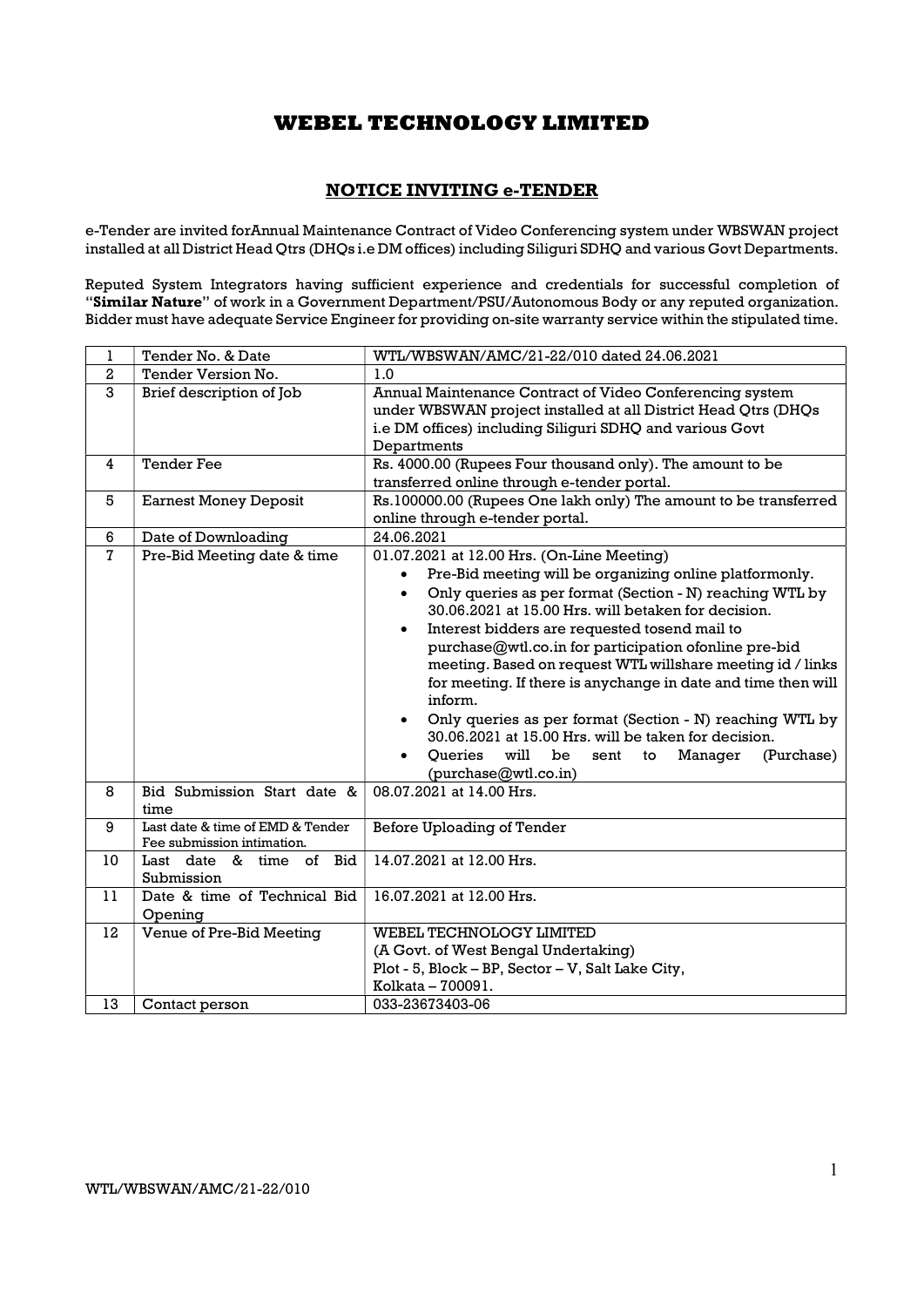- 1. Intending bidder may download the tender documents from the website https://wbtenders.gov.in directly with the help of Digital Signature Certificate. Necessary Tender fee may be remitted online through e-tender portal in favour of "Webel Technology Limited" and also to be documented through e-filling. Necessary Earnest Money Deposit (EMD) may be remitted online through e-tender portal in favour of "Webel Technology Limited" and also to be documented through e-filling.
- 2. Both Techno Commercial Bid and Financial Bidare to be submitted concurrently duly digitally signed in the website https://wbtenders.gov.in
- 3. Tender documents may be downloaded from website and submission of Techno Commercial Bid and Financial Bid will be done as per Time Schedule stated in Section – C of this Tender Document.
- 4. The Financial Bid of the prospective Bidder will be considered only if the Techno Commercial Bid of the bidder is found qualified by the Tender Committee. The decision of the 'Tender Committee' will be final and absolute in this respect. The list of Qualified Bidders will be displayed in the website.
- 5. All clarifications / corrigenda will be published only on the https://wbtenders.gov.in.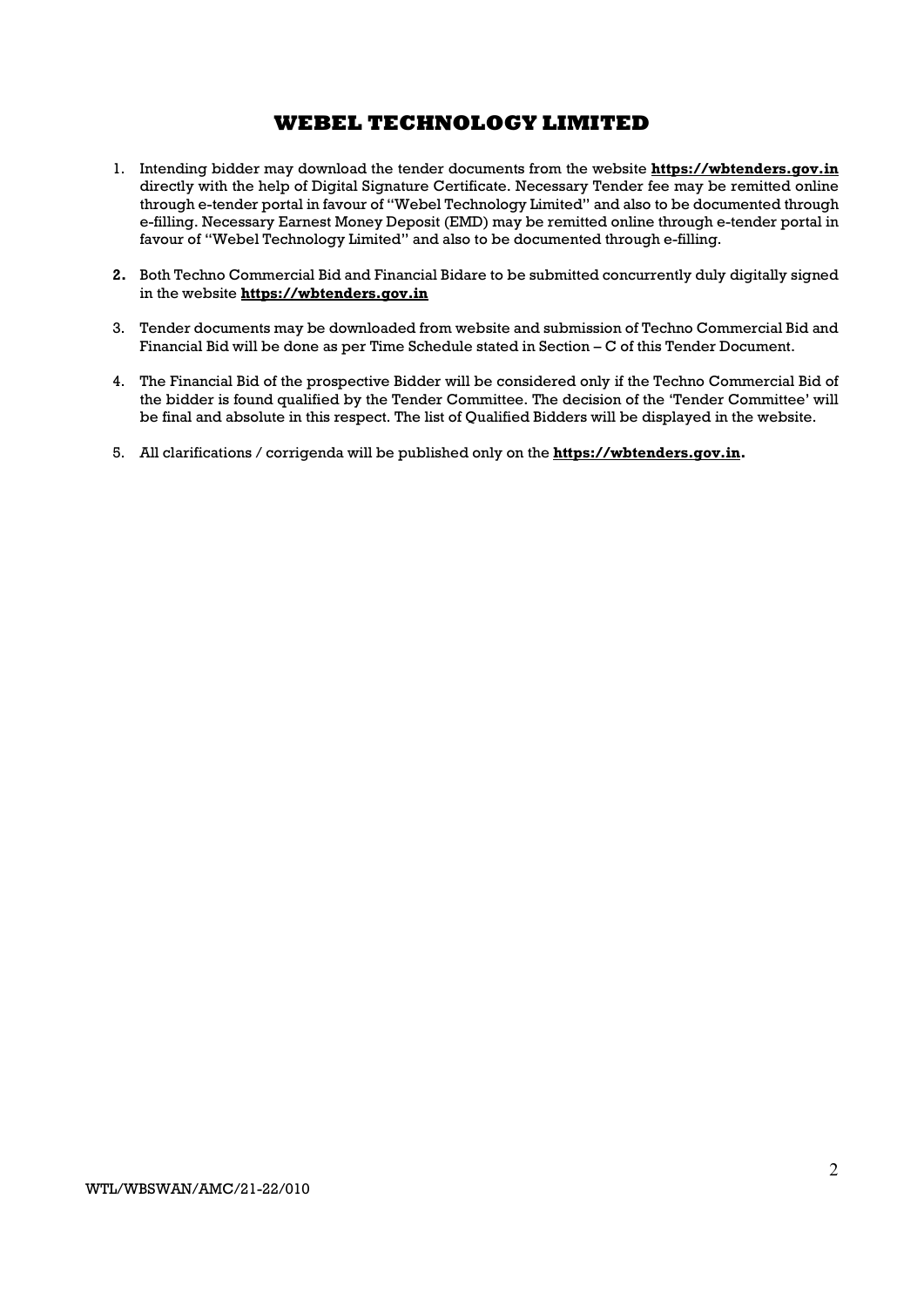### CONTENTS OF THE TENDER DOCUMENT

The Tender document comprises of the following:

- SECTION A SCOPE OF WORK & RESPONSIBILITY
- SECTION B ELIGIBILITY CRITERIA
- SECTION C DATE AND TIME SCHEDULE
- SECTION D INSTRUCTION TO BIDDER
- SECTION E BID FORM
- SECTION F TECHNO COMMERCIAL EVALUATION & AWARDING OF CONTRACT
- SECTION G GUIDANCE FOR E-TENDERING
- SECTION H EXISTING INFRASTRUCTURE
- SECTION I BILL OF MATERIAL OF EXISTING UPS
- SECTION J DETAILS OF ORDERS EXECUTED BY BIDDER
- SECTION K FINANCIAL CAPABILITY OF BIDDER
- SECTION L BIDDER'S DETAILS
- SECTION M SUPPORT SERVICE CENTER & MANPOWER DETAILS OF BIDDER
- SECTION N FORMAT FOR PRE-BID MEETING OUERY
- SECTION O LIST OF CLIENTS OF SIMILAR ORDERS
- SECTION P PROFORMA FOR PERFORMANCE BANK GUARANTEE
- SECTION O NIT DECLARATION
- SECTION R LIST OF LOCATIONS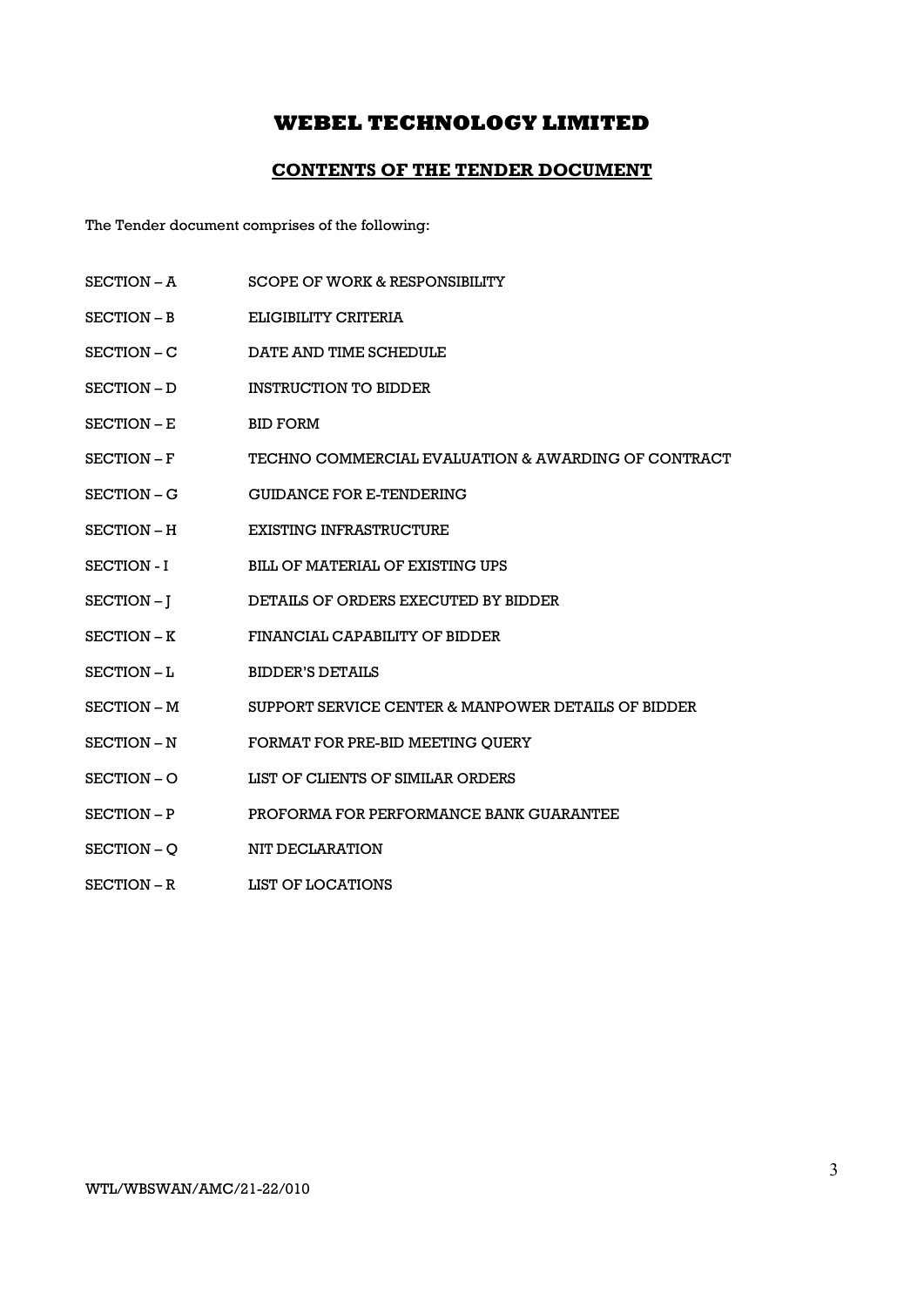### SECTION – A

### SCOPE OF WORK &RESPONSIBILITY

### INTRODUCTION

Webel Technology Limited (WTL) is inviting proposals for the engagement of an agency for providing the Annual Maintenance Contract of Video Conferencing system under WBSWAN project installed at all District Head Qtrs (DHQs i.e DM offices) including Siliguri SDHQ and various Govt Departments. The List of the locations, where VC is installed is attached at Section - R.

### SCOPE OF WORK

- 1. The comprehensive annual maintenance contract, AMC in short, shall be for diagnosis and rectification of faults in VC equipments (Camera, Mic and Remote) at respective locations, along with remote testing of VC equipmentsfrom central location.
- 2. Vendor shall be responsible for provisioning of on-going support services through a single point of contact to resolve emergency, non-critical day to day assistance, repair of VC equipments at all locations under the contract. Vendor shall:

2.1 Diagnose the hardware & software faults as and when reported by the customer; and

- 2.2 Rectify the hardware /software fault detected.
- 3. Vendor shall be responsible for testing of VC equipments once in a month as a preventive maintenanceand to book the fault if required.
- 4. Repair/replacement of faulty equipments at locations.
- 5. Provide assistance for making changes / modifications required by customer.
- 6. Issue of Guidelines / application note / procedure for rectifications of the faults.
- 7. The system has to be maintained during the entire period of contract in working condition with testing, checking with software upgradation, test programs, if applicable, and removal of faults on calls, including removal of any functional disorder of the systems.
- 8. The Bidder should immediately provide an equivalent standby system at Respective offices in case of failures which needs time to be repaired.
- 9. Vendor shall ensure all necessary support for attending faults and carrying out such activities at sitewithout any extra cost
- 10. The faults booked or the faulty equipment during the currency of AMC shall be resolved as per the AMC terms and conditions, even after the completion of AMC period.
- 11. In case any equipment comes to RNP (Repair Not Possible) state, the equipment shall be replaced with an equivalent or upgraded version with free of cost.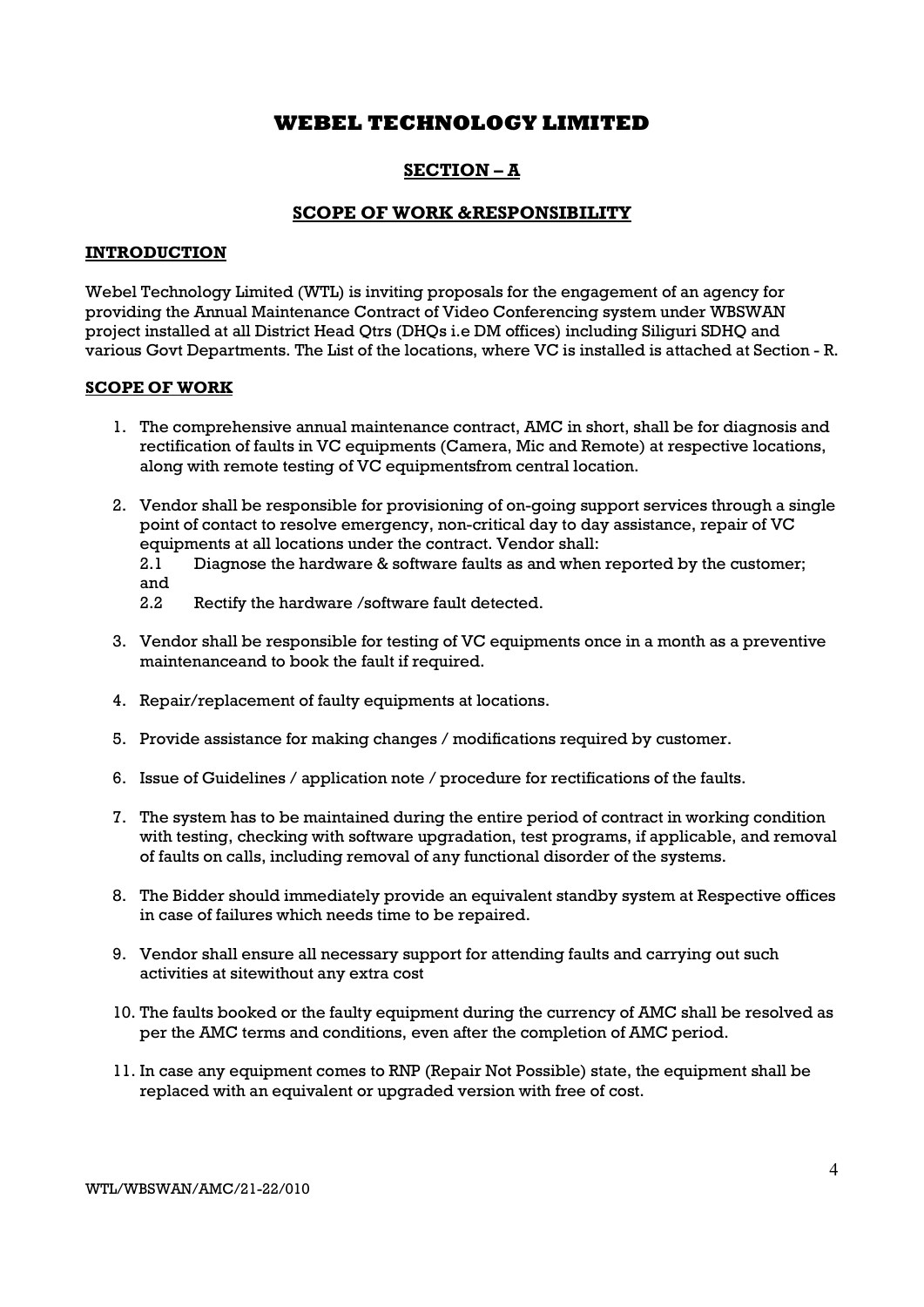- 12. Vendor shall not transfer any equipment from one site to another without the consent of WTL. Damages arising out of such activity shall not be covered under the scope of the AMC.
- 13. Call will be attended within 2 hours & 6 hours from the time of logging the call for the offices located within the periphery of Kolkata area & beyond periphery of Kolkata arearespectively

The assignment will initially be for a period of 1 (one) year, and, subject to satisfactory performance and mutual acceptance, may be extended to maximum 2 (two) more years at the approved rate, terms and conditions.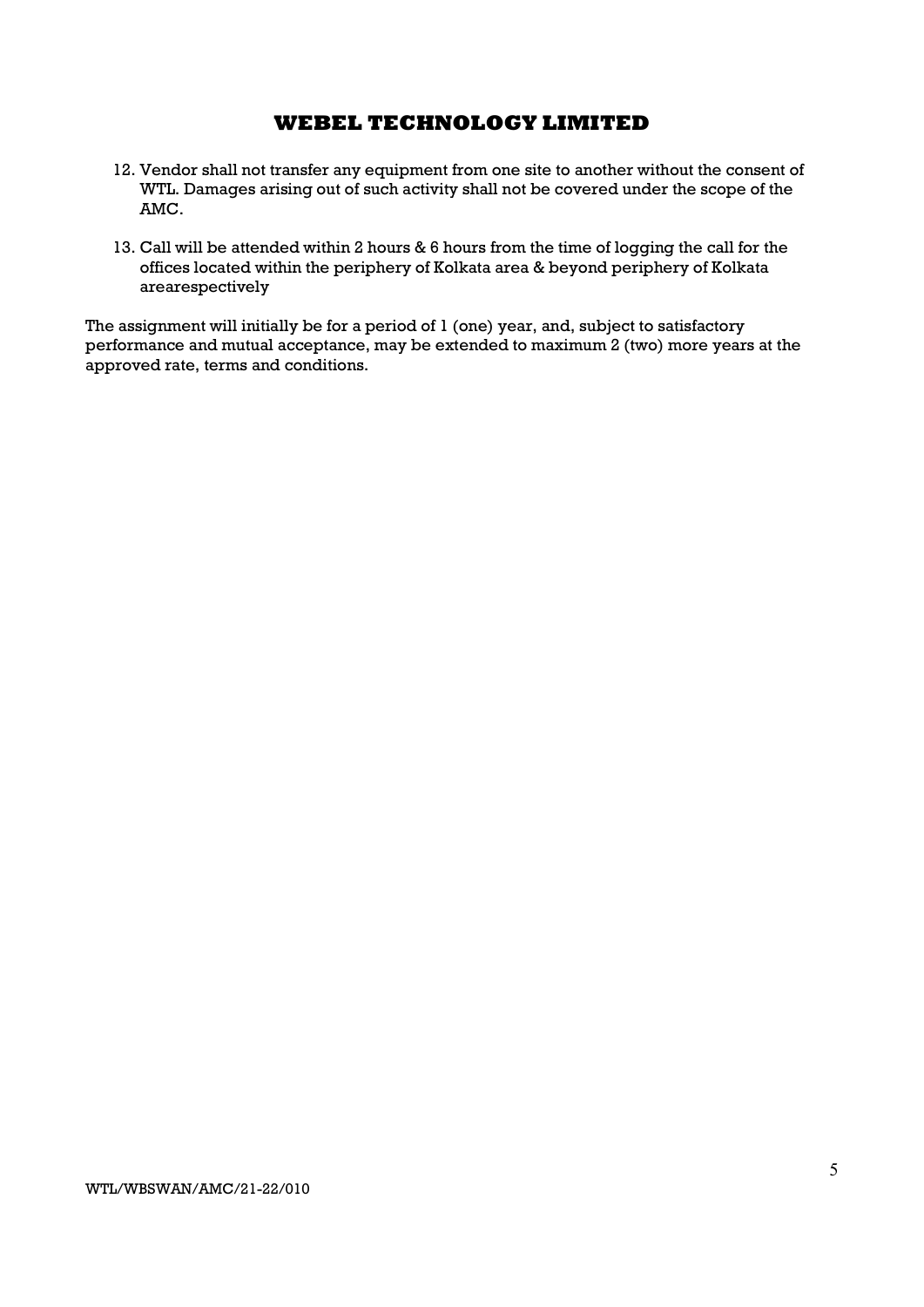### SECTION – B

### ELIGIBILITY CRITERIA

- 1. The bidder must be a company registered under Companies Act, 1956/2013 or Partnership or LLP or OPC or Proprietary Firm. Documentary (Certificate of incorporation/Relevant document) evidence to be submitted.
- 2. The bidder should have their presence in Kolkata with own office. Valid proof should be submitted along with the bid.
- 3. The bidder should have valid GST Registration Certificate& PAN. Bidder shall have to submit photocopy of the documents.
- 4. The bidder shall have executed "Similar Nature" of one order an amount not less than Rs. 10.00 Lakhs in total in last five financial years (considering FY - 2015-16, 2016-17, 2017-18, 2018-19, 2019-20) & current financial year in Government Department /PSU/Autonomous Body any reputed organization. References order copy for the project to be provided.
- 5. Bidder should have call center number. Call Center details for Bidder with number & detailed to be submitted.
- 6. The bidder should have an annual turnover of not less than Rs2.50Crore each year in the last three financial years (FY –2017-18, 2018-19& 2019-2020). Bidder shall have to submit Audited Accounts / Auditor Certificate in support of their claim.
- 7. The Bidder should have positive net worth in last three financial years (FY 2017-18, 2018-19 & 2019- 2020). Auditor Certificate in support of their claim to be submitted.
- 8. Bidder should submit Earnest Money Deposit (EMD) of Rs. 100000.00 (Rupees One lakh only) electronically through e-tender portal as per the details given in Clause – 9, Section - D.
- 9. Bidder should submit Tender Fee of Rs. 4000.00 (Rupees Four thousand only) electronically through e-tender portal as per the details given in Clause – 9, Section - D.
- 10. The bidder should submit Manufacturer's Tender Specific Authorization of M/s Polycom related existing Video Conference Equipmentand accessories. Authorization to be submitted on OEM's letter head and signed by authorized signatory.
- 11. The bidder shall have Quality Certificate (ISO 9001:2015). Copy of valid Certificate to be submitted.
- 12. The Bidder must have Support Service Centre with Manpower in Kolkata and Service personnel at least at three Districts (specially one at North Bengal) in West Bengal so that any call reported is attended within the response time. The detailed Support Service with manpower for the bidder should be submitted as per format (Section - M).
- 13. The bidder shall submit Bid Form (Section E) duly signed by the authorized signatory of the company as per the format enclosed. Deviation in format may not be accepted.
- 14. The bidder shall not have been blacklisted by any State/Central Government or PSU Organization or bilateral/multilateral funding agencies for breach of ethical conduct or fraudulent practices as on date of submission of the proposal (as per DIT guidance note issued on 26-Dec-2011). Declaration on bidder's letter head to be submitted.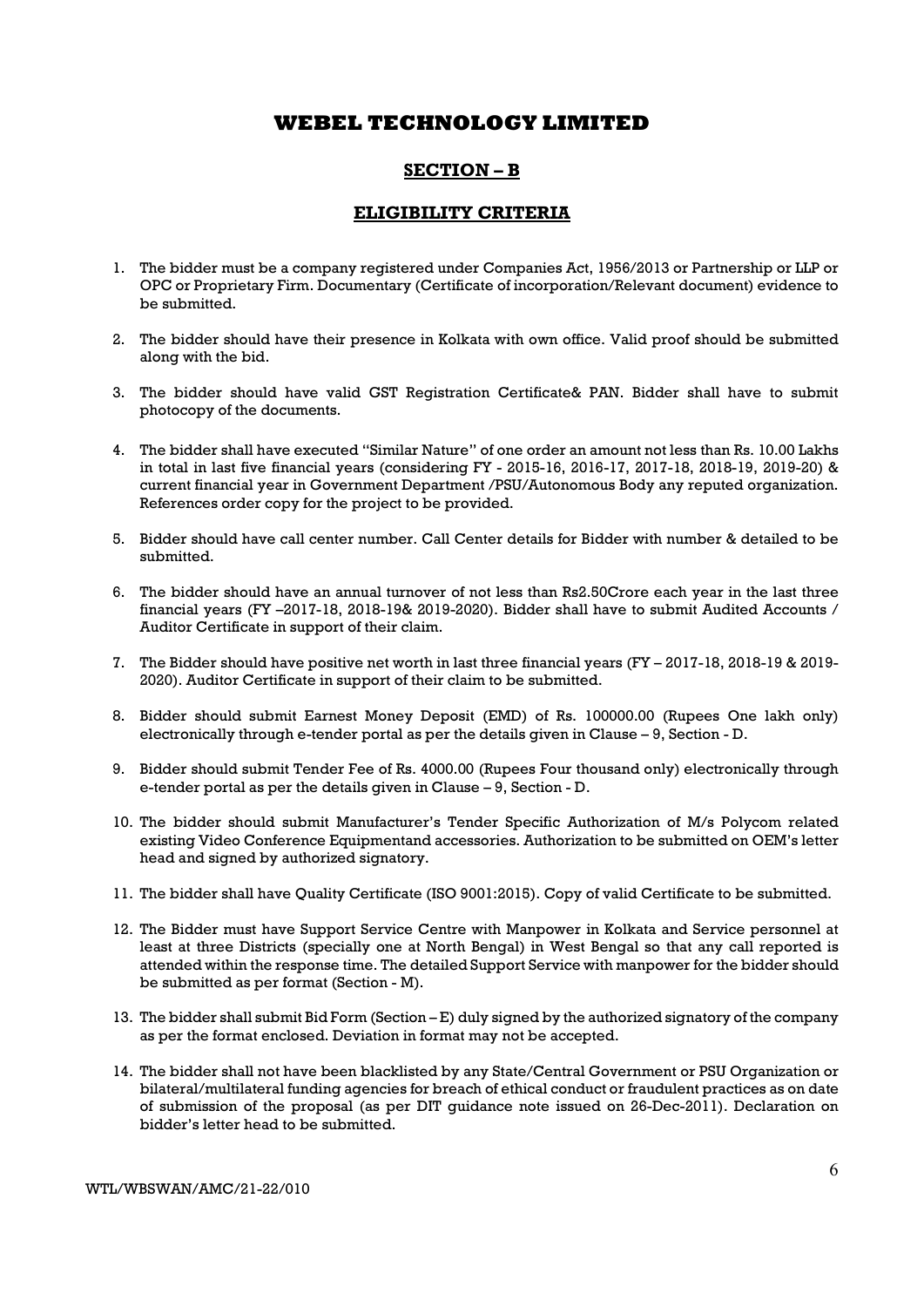# SECTION – C

## DATE AND TIME SCHEDULE

| Sl. No.        | <b>Particulars</b>                                                                                             | Date & Time                   |
|----------------|----------------------------------------------------------------------------------------------------------------|-------------------------------|
| 1.             | Date of uploading of N.I.T. & other Documents (online)<br>(Publishing Date)                                    | 24.06.2021                    |
| $\overline{a}$ | Documents download/sale start date (Online)                                                                    | 24.06.2021                    |
| 3              | Last Date and time of sending the queries (On Line)                                                            | 30.06.2021at 15.00 hrs.       |
| 4              | Pre Bid Meeting at WTL Office (On Line)                                                                        | 01.07.2021at 12.00 hrs.       |
| 5              | Corrigendum, if any will be published (On Line)                                                                |                               |
| 6              | Bid Submission start date & time (On line)                                                                     | 08.07.2021 at 14.00 Hrs.      |
| $\mathbf 7$    | Last Date & time of submission of Earnest Money Deposit<br>& submission of remittance details                  | Before Uploading of<br>Tender |
| 8              | Last Date & time of submission of Tender Fee &<br>submission of remittance details                             | Before Uploading of<br>Tender |
| 9              | Bid Submission closing date & time (On line)                                                                   | 14.07.2021 at 12.00 Hrs.      |
| 10             | Bid opening date & time for Technical Proposals (Online)                                                       | 16.07.2021&12.00 Hrs.         |
| 11             | Date of uploading the final list of Technically Qualified<br>Bidder (online) after disposal of appeals, if any |                               |
| 12             | Date for opening of Financial Bid (Online)                                                                     |                               |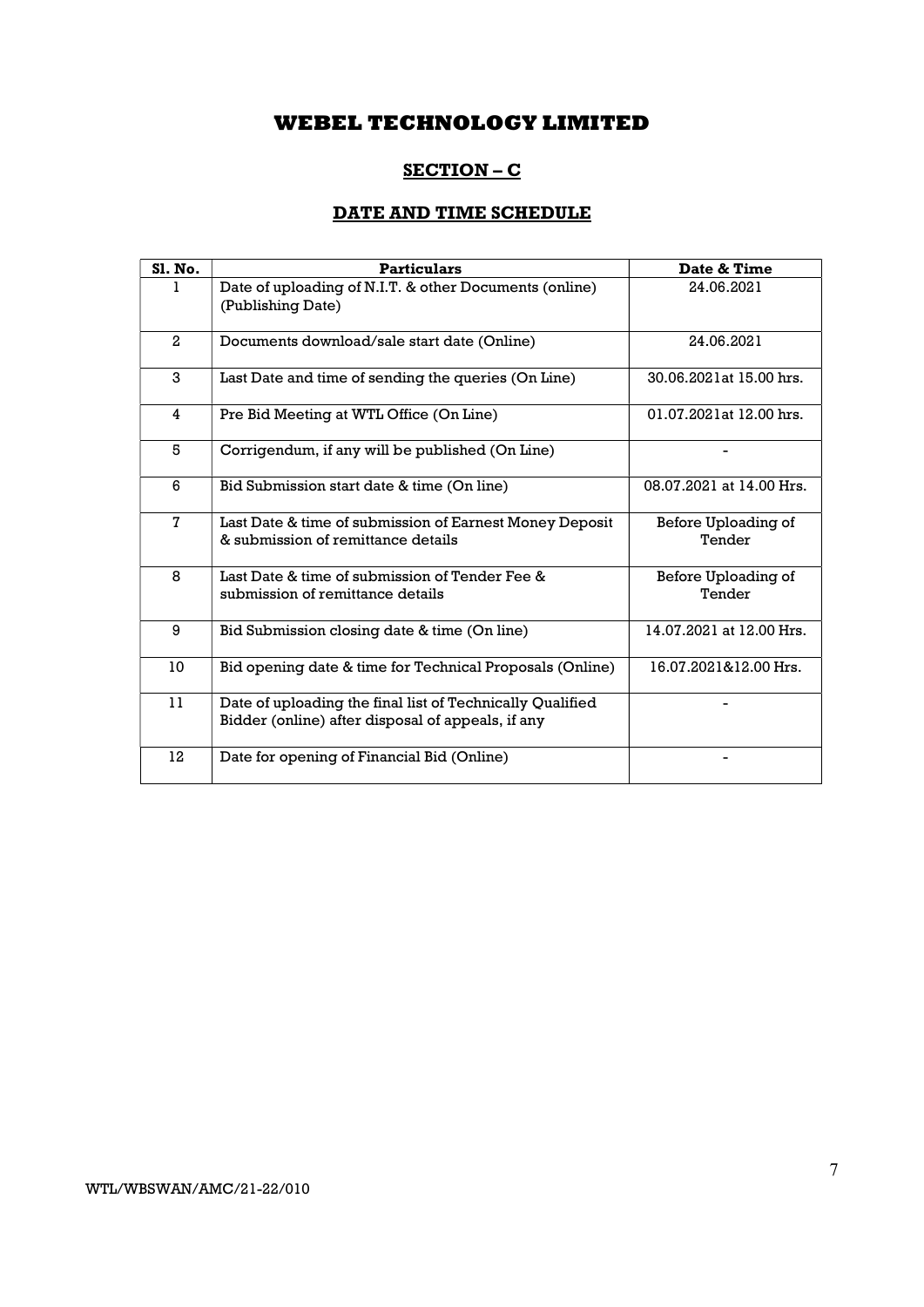### SECTION – D

### INSTRUCTION TO BIDDER

#### 1. DEFINITIONS

In this document, the following terms shall have following respective meanings:

"Acceptance Test Document" means a document, which defines procedures for testing the functioning of installed system. The document will be finalized with the contractor within 7 days of issuance of the Letter of Award.

"Bidder" means any firm offering the solution(s), service(s) and /or materials required in the RFP. The word Bidder when used in the pre award period shall be synonymous with Bidder, and when used after award of the Contract shall mean the successful Bidder.

"Contract" is used synonymously with Agreement.

"Contract Price" means the price to be paid to the Contractor for providing the Solution, in accordance with the payment terms.

"Contractor" means the Bidder whose bid to perform the Contract has been accepted by Tender Committee and is named as such in the Letter of Award.

"Default Notice" mean the written notice of Default of the Agreement issued by one Party to the other.

"Fraudulent Practice" means a misrepresentation of facts in order to influence a procurement process or the execution of a Contract and includes collusive practice among Bidders (prior to or after Bid submission) designed to establish Bid prices at artificial noncompetitive levels and to deprive the Directorate of Commercial Taxes and eventually Gov. of W. Bengal of the benefits of free and open competition.

"GoI" shall stand for the Government of India.

"GoWB" means Government of West Bengal.

"Personnel" means persons hired by the Bidder as employees and assigned to the performance of the Infrastructure Solution or any part thereof.

"Similar Nature of Work" means AMC support of Video Conferencing System.

"Project" meansAnnual Maintenance Contract of Video Conferencing system under WBSWAN project installed at all District Head Qtrs (DHQs i.e DM offices) including Siliguri SDHQ and various Govt Departments.

"AMC" means Annual Maintenance Contract.

"SHQ" means State Head Quarters (Webel Bhavan, Writers' Building)

"DHQ" means District Head Quarters

"SDHQ" means Sub Divisional Head Quarters

"BHQ" means Block Head Quarters

"Services" means the work to be performed by the Bidder pursuant to this Contract, as described in the detailed Scope of Work.

"Interest rate" means "364 days Government of India (GoI) Treasury Bills" rate.

"Law" shall mean any Act, notification, bye law, rules and regulations, directive, ordinance, order or instruction having the force of law enacted or issued by the Central Government and/or the Government of West Bengal or any other Government or regulatory authority or political subdivision of government agency.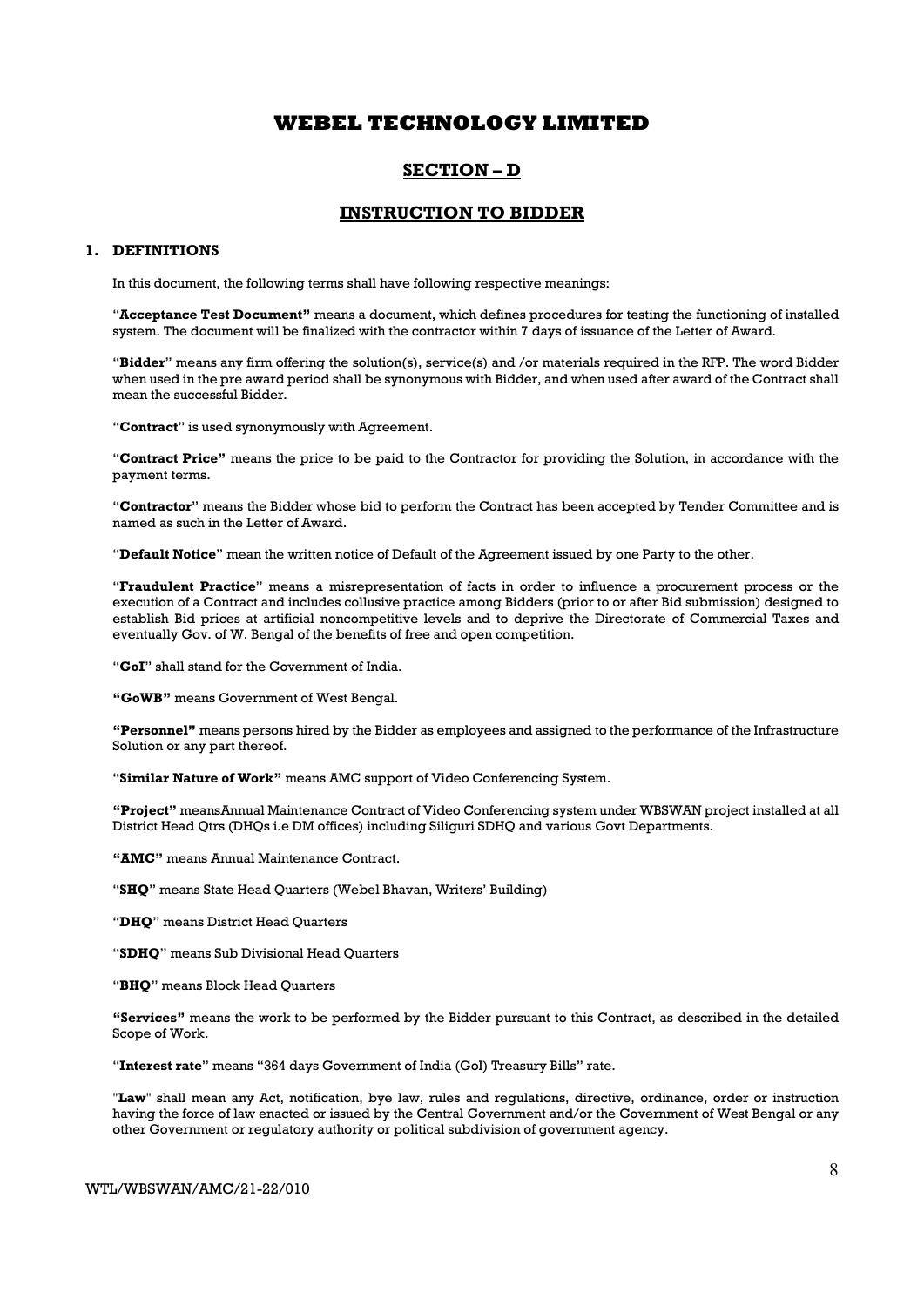"LOI" means issuing of Letter of Intent shall constitute the intention of the WTL to place the Purchase Order with the successful bidder.

"Requirements" shall mean and include schedules, details, description, statement of technical data, performance characteristics, standards (Indian as well as International) as applicable and specified in the Contract.

"Service" means provision of Contracted service viz., operation, maintenance and associated services for DEPLOYED SYSTEMS as per Section titled "Scope of Work".

"Termination Notice" means the written notice of termination of the Agreement issued by WTL.

"Uptime" means the time period when specified services are available with specified technical and service standards as mentioned in section titled WARRANTY SUPPORT" "%Uptime" means ratio of 'up time' (in minutes) as mentioned in section titled "Warranty support".

"Service Down Time" (SDT) means the time period when specified services with specified technical and operational requirements as mentioned in section titled "WARRANTY SUPPORT"" are not available to Gov. of W. Bengal and its user departments and organizations.

"WTL" means Webel Technology Limited a Govt. of W. Bengal undertaking.

### 2. PRE BID MEETING

Pre Bid Meeting will be held on 01.07.2021 at 12.00 hrs. (On-Line Meeting). Bidder can send theirqueries as per format (Section - N) to Manager (Purchase) (purchase@wtl.co.in). Only the queriesreceived within the stipulated date prior to the Pre Bid Meeting will be answered. Interest bidders arerequested to send mail to (purchase@wtl.co.in) for participation of online pre-bid meeting. Based onrequest WTL will share meeting id / links for meeting. If there is any change in date and time then willinform.

#### 3. COST OF BIDDING

The bidder shall bear all costs associated with the preparation and submission of the bid and WTL will no case be responsible for those costs regardless of the conduct or outcome of the bidding process.

#### 4. BID DOCUMENT

Bidder is expected to examine all instructions, forms, terms and requirement in the bid document. The invitation to bid together with all its attachment thereto shall be considered to be read, understood and accepted by the bidder unless deviations are specifically stated in the seriatim by the bidder. Failure to furnish all information required by the bid document or a bid not substantially responsive to the bid document in every respect may result of the bid.

#### 5. AMENDMENT OF BID DOCUMENT

At any time prior to the deadline for submission of proposals, WTL reserves the right to add/modify/delete any portion of this document by issuance of an Corrigendum, which would be published on the website and will also be made available to the all the Bidder who have been issued the tender document. The Corrigendum shall be binding on all bidders and will form part of the bid documents.

#### 6. MODIFICATION AND WITHDRAWAL OF BIDS

As per the bidding process available in the tender.

#### 7. LANGUAGE OF BID & CORRESPONDENCE

The proposal will be prepared by the Bidder in English language only. All the documents relating to the proposal (including brochures) supplied by the firm should also be in English, and the correspondence between the Bidder & WTL will be in English language only. The correspondence by fax/E-mail must be subsequently confirmed by a duly signed formal copy.

#### 8. BIDDER'S SOLUTION

The bidders are requested to study the Bill of Material supplied with this document carefully. While working out the solution the bidder has to work with the broad minimum specification provided in the tender documents, conforming to the model, make and Part number (wherever provided). While submitting the bid the bidder has to detail out all components needed to complete the system BOM. The bidder is required quote for each item retaining all major components/sub system detailed and specified. As the contractor will be responsible for smooth functioning of the system, availability of spares during the tenure of the AMC period has to be take care by the contractor to maintain the guaranteed uptime.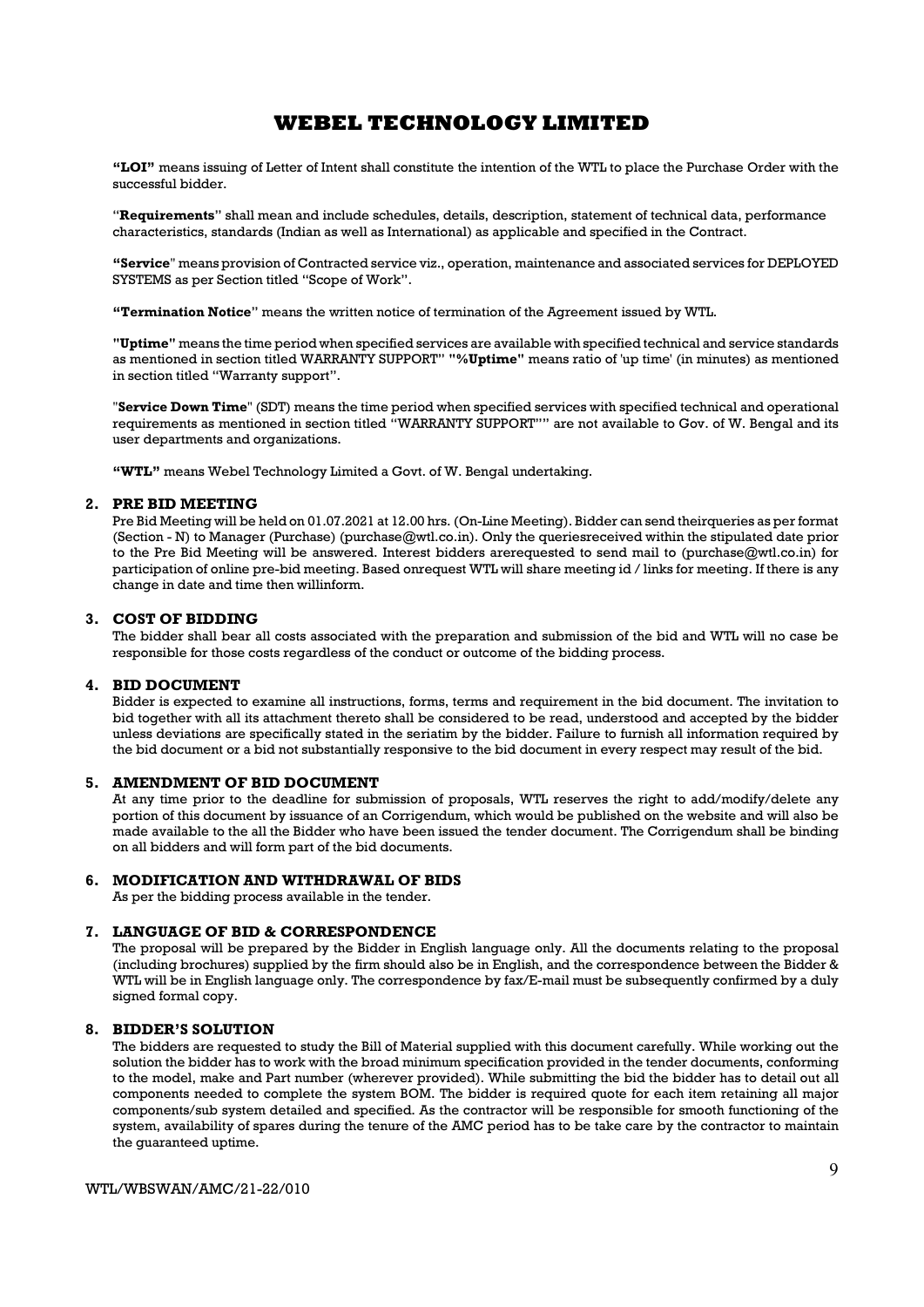#### 9. EARNEST MONEY DEPOSIT (EMD) / TENDER FEE

The bidder shall furnish Online Receipt against payment of Tender Fees and Earnest Money Deposit.

#### 10. REFUND OF EMD

EMD will be refunded to the unsuccessful bidders without interest by following guidelines of circular 3975-F(Y) dated 28/07/2016 on final selection of Successful Bidders.

#### . 11. FORFEITURE OF EMD

EMD made by Bidder may be forfeited under the following conditions:

If Bidder withdraws the proposal before the expiry of validity period.

During the evaluation process, if a Bidder indulges in any such activity as would jeopardize the process, the decision of WTL regarding forfeiture of EMD shall be final and shall not be called upon question under any circumstances.

If Bidder violates any of the provisions of the terms and conditions of the proposal.

In the case of a successful Bidder, if Bidder fails to:

- a) Accept the work order along with the terms and conditions.
- b) Furnish performance security.
- c) Violates any of the work conditions of this proposal or indulges in any such activities as would jeopardize the work.
- d) Submitting false/misleading information/declaration/documents/proof/etc.

The decision of WTL regarding forfeiture of EMD shall be final and shall not be called upon to question under any circumstances, besides, forfeiture of EMD even the Bidder will be deferred from participating in any job for a period of one year.

#### 12. FORMS AND FORMATS

The various inputs for the Techno Commercial as Financial Bids are to be submitted in the format specified. The bidder shall use the form, wherever specified, to provide relevant information. If form does not provide space for any required information, space at the end of the form or additional sheets shall be used to convey the said information. For all other cases, the bidder shall design a form to hold the required information.

#### 13. LACK OF INFORMATION TO BIDDER

The bidder shall be deemed to have carefully examined the Bid document to his entire satisfaction. Any lack of information shall not relieve the bidder of his responsibility to fulfill his obligation under the bid. If bidder has any queries relating to bid document, then he can send the queries before the Pre Bid Meeting.

#### 14. CONTRACT EXECUTION

On receipt of the Letter of Award/Purchase Order the contractor should submit a Performance Bank Guarantee (PBG) equivalent to 10% of the total contract value within three weeks from the date of receipt of Letter of Award/Purchase Order. The PBG should be valid for six months more than the AMC period. The AMC will be startedfrom very next day from the date of receipt of Letter of Award/Purchase Order.

#### 15. TIME SCHEDULE FOR DELIVERY BACK-TO-BACK AMC SUPPORT

Back-to-Back AMC document from OEM will be provided.

#### 16. LOCATION SUPPORT DETAILS

As per Section - R

#### 17. LIQUIDATED DAMAGE

The job includes the Annual Maintenance support of the materials as mentioned in the tender document. In the event of failure to meet the job completion in stipulated date/time liquidated damage may be imposed on the contractor for sum not less than 0.5% of the contract value for that particularitem/systemfor each week or part thereof, subject to a ceiling of 10% of the total contract value (excluding all taxes & duties and other charges). In the event of LD exceeds 10% of the order value, WTL reserves the right to terminate the contract and WTL will get the job completed by any other competent party. The difference of cost incurred by WTL will be recovered from the contractor and PBG will be invoked.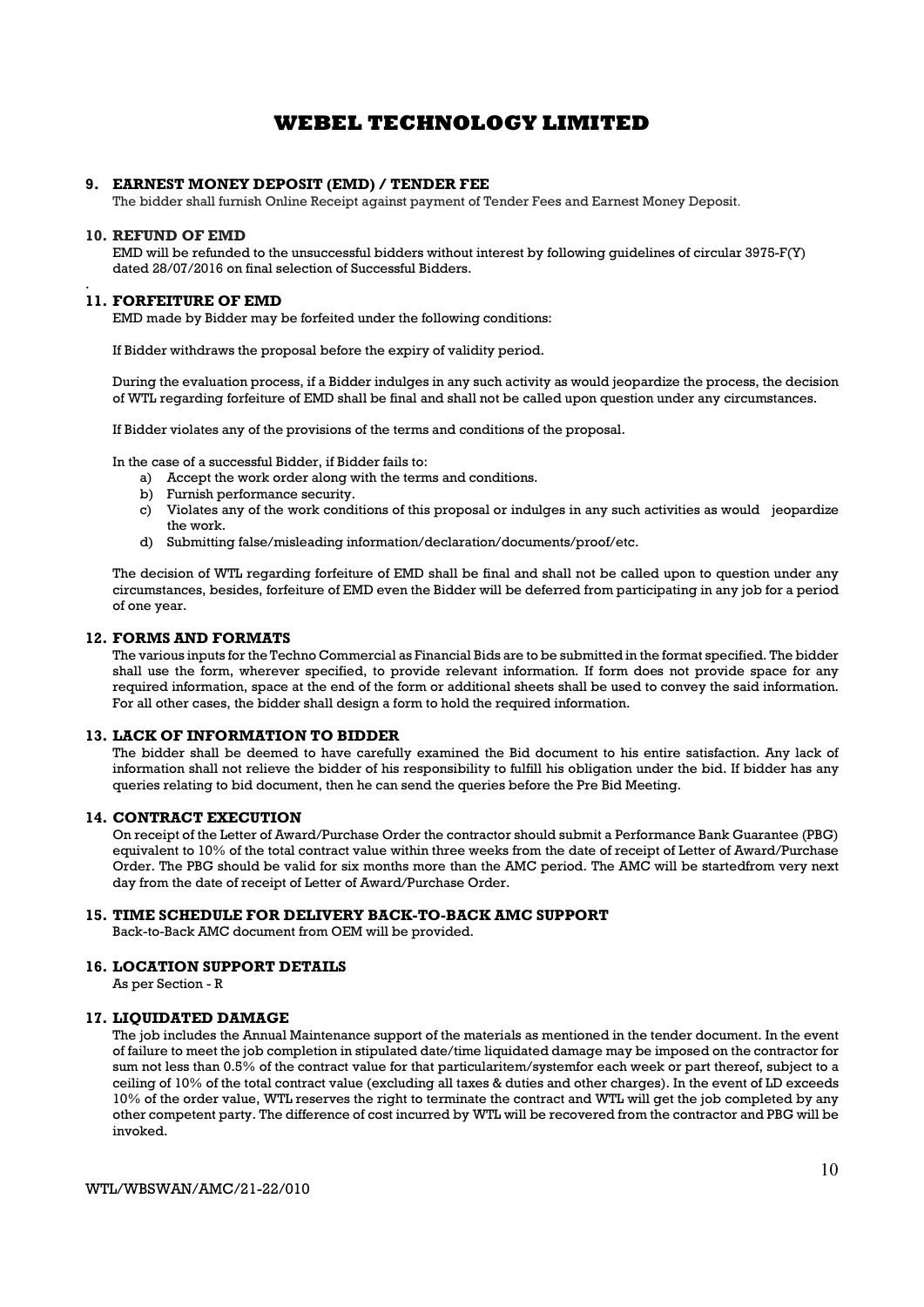#### PENALTY

WTL expects proper service support during contract period. The bidder should comply as per the availability target. In case the bidder may fail to comply the availability target and no substitute/standby system of similar or higher specification in good working condition is provided by the vendor, the penalty may be charged as under.

#### State HO/SHONOC

If Uptime is less than 99. 5% for State HQ/SHQNOC: - for every 0.01% reduction in uptime, 0.1% ofcurrent quarter's revenue payable under the SLA Agreement shall be levied as Penalty subject tomaximum of 10% of current quarter's accepted rate of revenue payable under the Agreement.

#### VC End Point for other locations

If Uptime is less than 99% for VC End Point: - for every 0.02% reduction in uptime for a particular VC End Point, 0.1% ofcurrent quarter's revenue (total AMC cost of materials installed at VC End Point) of that respective location payableunder the Agreement shall be levied as Penalty subject to maximum of 10% of current quarter'saccepted rate of revenue payable under the Agreement.

The penalty will be deducted from the quarterly payment of the A.M.C. to the vendor. The vendor can provide substitute/standby equipment for a maximum period of 15 days.

#### 18. LIABILITY

In case of a default on bidder's part or other liability, WTL shall be entitled to recover damages from the Contractor. In each such instance, regardless of the basis on which WTL is entitled to claim damages from theContractor (including fundamental breach, negligence, misrepresentation, or other contract or tort claim),Contractor shall be liable for no more than:

- Payment referred to in the Patents and Copyrights clause.
- Liability for bodily injury (including death) or damage to real property and tangible personal property limited to that cause by the Contractor's negligence.
- As to any other actual damage arising in any situation involving non-performance by Contractor pursuant to or in any way related to the subject of this Agreement, the charge paid by WTL for the individual product or Service that is the subject of the Claim. However, the contractor shall not be liable for
- For any indirect, consequential loss or damage, lost profits, third party loss or damage to property or loss of or damage to data.

For any direct loss or damage that exceeds the total payment for Contract Price made or expected to be made tothe Contractor hereunder.

#### 19. PATENTS & COPYRIGHT

If a third party claims that a product delivered by the Contractor to WTL infringes that party's patent or copyright, the Contractor shall defend WTL against that claim at Contractor's expense and pay all costs, damages, and attorney's fees that a court finally awards or that are included in a settlement approved by the Contractor, provided that WTL.

- Promptly notifies Contractor in writing of the claim
- Allows Contractor to control and co-operate with Contractor in the defense and any related settlement negotiations.

Remedies: If such a claim is made or appears likely to be made, WTL would permit Contractor to enable WTL to continue to use the product, or to modify it, or replace it with one that is at least functionally equivalent. If Contractor determines that none of these alternatives is reasonably available, WTL agrees to return the product to Contractor on Contractor's written request. Contractor will then give WTL a credit equal to for a machine. WTL's net book value (provided WTL has followed generally accepted accounting principles for a generally available software product produced by Contractor (Program) the amount paid by WTL or 12 months charges (which ever is lesser) and for materials the amount paid by WTL for the materials. These will be Contractor's entire obligation regarding any claim of infringement.

#### 20. SUSPENSION OF WORK

WTL shall have the power at any time and from time to time by notice to the Contractor to delay or suspend the progress of the work or any part of the work due to any other adequate reasons and on receipt of such notice the contractor shall forthwith suspend further progress of the work until further notice from WTL. The Contractor shall recommence work immediately after receiving a notice to do so from WTL. The whole or any part of the time lost for such delay or suspension shall, if WTL in its absolute discretion thinks fit, but not otherwise, be added to the time allowed for completion.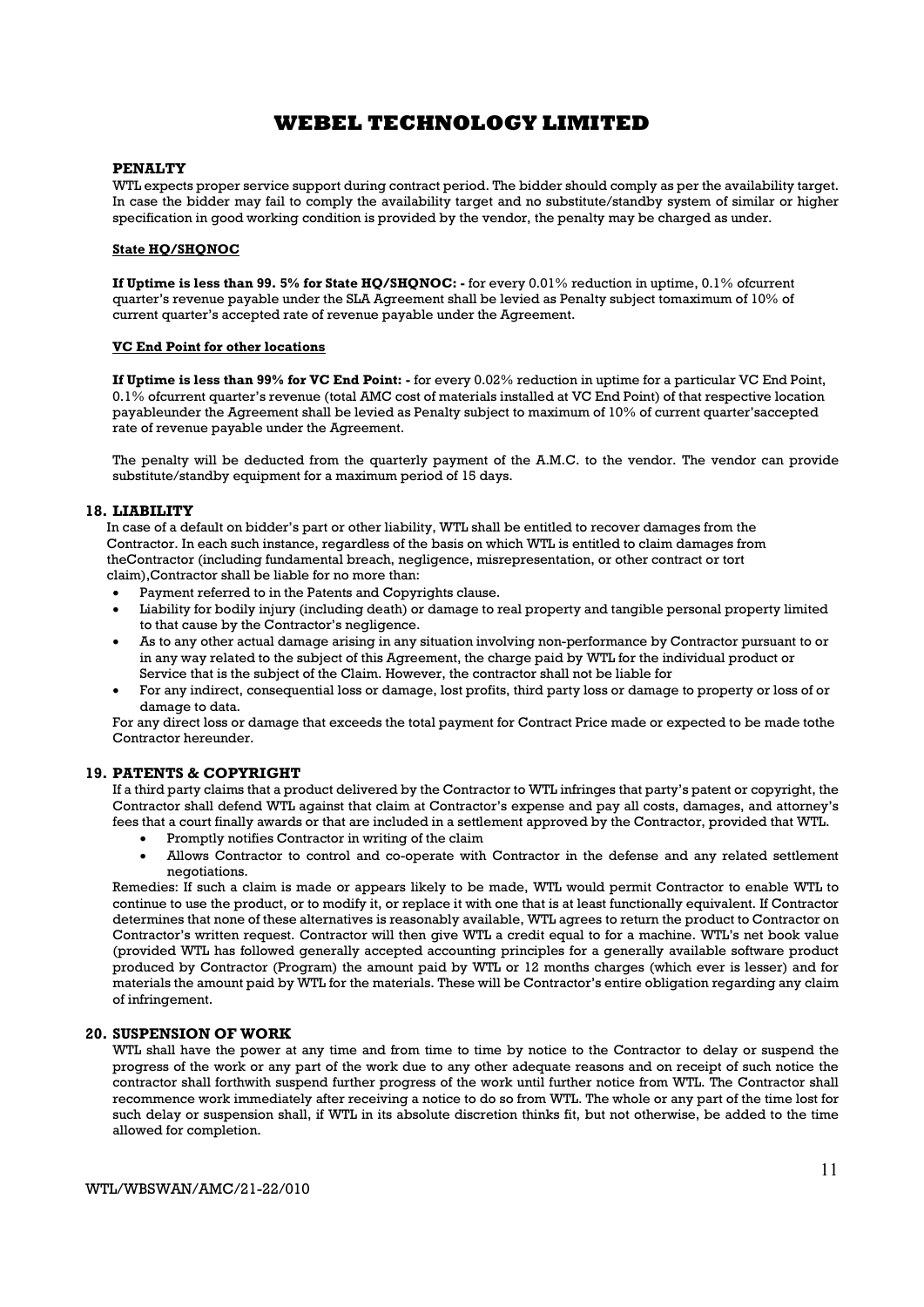#### 21. TERMS OF PAYMENT

Payment terms will be on back-to-back basis, i.e., payment will be made only on receipt of payment from relevant customer. Call reports signed by concerned authority for the billing quarter, accompanied with TAX Invoices are to be submitted quarterly in arrear after satisfactory completion of maintenance.

#### 22. GOVERNING LAWS

This contract should be governed by and interpreted by Arbitration clause in accordance with Laws in force in India. The courts at Kolkata shall have exclusive jurisdiction in all matters arising under the contract. The selected vendor shall keep himself fully informed of all current national, state and municipal law and ordinances. The selected vendor shall at their own expense, obtain all necessary permits and license and pay all fees and taxes required by law. These will be selected vendor's entire obligation regarding any claim of infringement. The selected vendor hereto agrees that it shall comply with all applicable union, state and local laws, ordinances, regulations and codes in performing its obligations hereunder, including the procurement of licenses, permits certificates and payment of taxes where required. The selected vendor shall establish and maintain all proper records (particularly, but without limitation, accounting records) required by any law, code/practice of corporate policy applicable to it from time to time including records and returns as applicable under labor legislation.

#### 23. CORRUPT OR FRAUDULENT

The Tender Committee requires that the bidders under this Tender observe the highest standards of ethics during the procurement and execution of such contracts. For this purpose, the definition of corrupt and fraudulent practices will follow the provisions of the relevant laws in force. The Tender Committee will reject a proposal for award if it detects that the bidder has engaged in corrupt or fraudulent practices in competing for the contract in question. The Tender Committee will declare a firm ineligible, either indefinitely or for a stated period of time, if it at any time determines that the firm has engaged in corrupt and fraudulent practices in competing for, or in executing, a contract.

#### 24. BIDING CLAUSE

All decisions taken by the Tender Committee regarding the processing of this tender and award of contract shall be final and binding on all parties concerned.

The Tender Committee reserves the right:

- To vary, modify, revise, amend or change any of the terms and conditions mentioned above and,
- To reject any or all the Tender/s without assigning any reason whatsoever thereof or to annul the bidding process and reject all bids at any time prior to award of contract, without thereby incurring any liability to the affected bidder(s) or any obligation to inform the affected bidder(s) of the grounds for such decision.

#### 25. WORKMEN'S COMPENSATION

In every case in which by virtue of the provision of the workmen's compensation Act 1923 or any other relevant acts and rules, compensation to a workman employed by the contractor, is payable, then this should be done by the Contractor. If WTL is obliged to make any compensation under the said rules and acts, then the amount shall be recovered without prejudice, from the bills and due of the Contractor. WTL shall not be bound to contest any claim made against the Contractor in respect of workmen's compensation.

#### 26. CONTRACTOR'S EMPLOYEES

The Contractor shall comply with the provision of all labour legislation including the requirement of the payment of Wage Act 1936 and the rules framed there under and modifications thereof in respect of men employed by him in carrying out the contract. The Contractor must ensure that he complies with PF, ESI regulation for all his deployed employees. The Contractor shall see that all authorized Sub Contractors under him similarly complied with the above requirement.

#### 27. SAFETY MEASURES

The Contractor shall in the course of execution of the work take all necessary precaution for the protection of all persons and property. The Contractor shall take adequate measures to protect the work and present accident during the work. In the event of any accident to any person or persons or damage or injury of any description to any person or property due to failure on the part of the contractor in taking proper precautionary measures the contractor shall be responsible for and must make good the loss the damage at his own cost to the satisfaction of the department and employees of the department shall be indemnified from all claims or liabilities arising there from or any expenses incurred on account thereof.

#### 28. EQUIPMENT

All tools & tackles necessary for the work shall have to be procured by the contractor unless otherwise specified elsewhere in these tender documents. The equipment used by the contractor for a particular work must be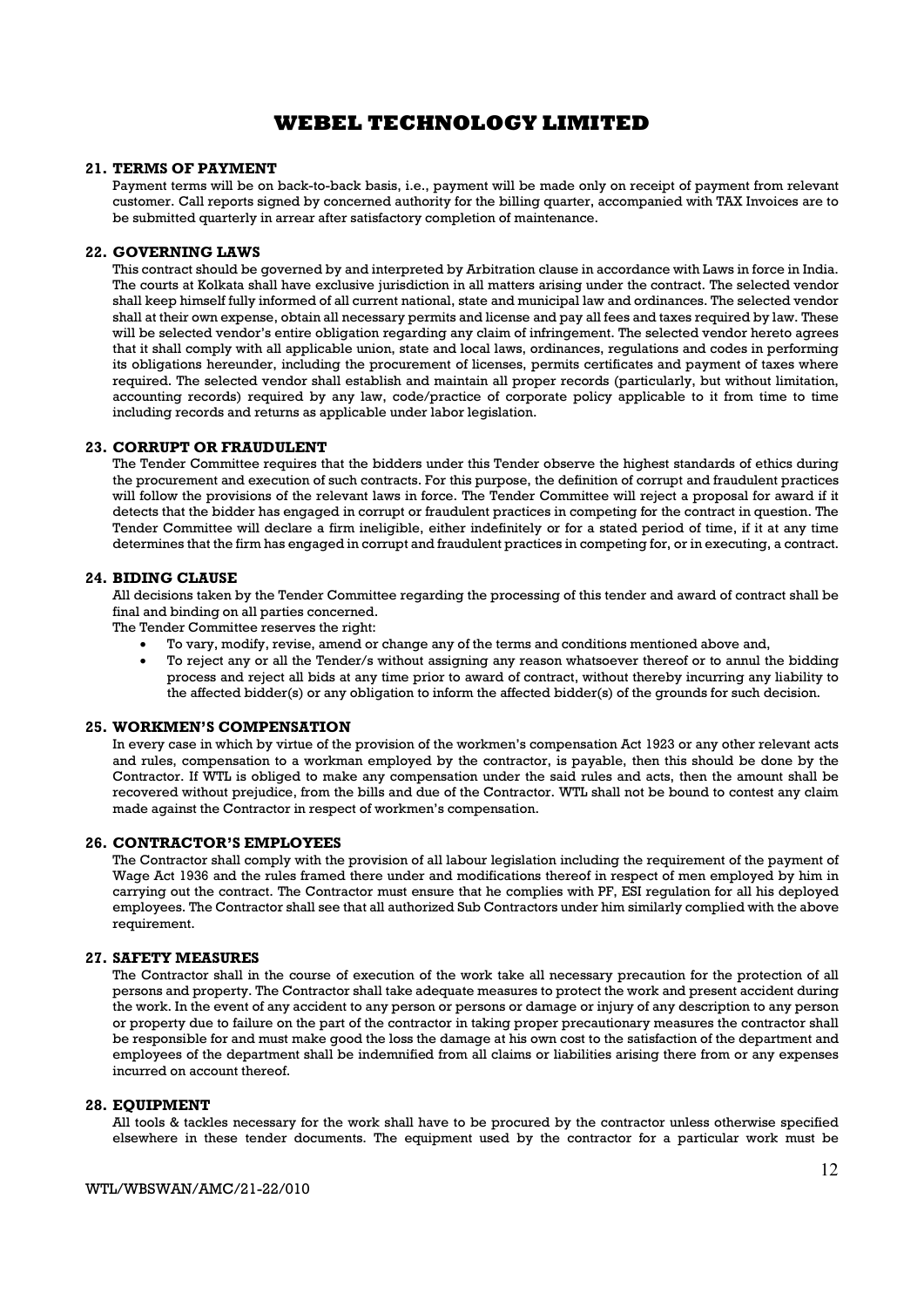appropriate for the type of work. The contractor shall maintain the equipment used on the work properly so that they are in good working condition. In no case shall the contractor use defective or imperfect equipment in the work. The contractor shall arrange to replace or repair all defective equipment so that the progress of the work is not hampered. No defective equipment should be left at the site of work and the department shall not be responsible for any loss or damage to any of this equipment during the course of the execution of the work.

#### 29. SUB-CONTRACT

The purchaser (WTL) does not recognize the existence of Sub-Contractors. The Contractor's responsibility is not transferable.

### 30. TERMINATION FOR DEFAULT

WTL may without prejudice to any other remedy or right of claim for breach of contract by giving not less than 30 days written notice of default sent to the contractor, terminate the order in whole or in part. If the contractor materially fails to render any or all the services within the time period specified in the contract or any extension thereof granted by WTL in writing and fails to remedy its failure within a period of thirty days after receipt of default notice from WTL. If the project (delivery, commissioning as well as warranty maintenance support is not carried out according to specification due to deficiency in service as per terms of the contract. In such case WTL will invoke the amount held back from the contractor as PBG.

#### 31. BANKRUPTCY

If the contractor becomes bankrupt or have a receiving order made against him or compound with his creditors or being a corporation commence to be wound up, not being a voluntary winding up for the purpose only or amalgamation or reconstruction, or carry on their business under a receiver for the benefit of their creditors or any of them, WTL shall be at liberty to terminate the engagement forthwith without any notice in writing to the contractor or to the liquidator or receiver or to any person in whom the contractor may become vested and without any compensation to give such liquidator or receiver or other person the option of carrying out the engagement subject to their providing a guarantee for the due and faithful performance of the engagement up to an amount to be determined by WTL.

#### 32. FORCE MAJEURE

It is hereby defined as any cause, which is beyond the control of the Contractor or WTL as the case may be, which such party could not foresee or with a reasonable amount of diligence could not have foreseen and which substantially affect the performance of the contract, such as

- War, Hostilities or warlike operations (whether a state of war be declared or not), invasion, act of foreign enemy and civil war.
- Rebellion, revolution, insurrection, mutiny, usurpation of civil or military, government, conspiracy, riot, civil commotion and terrorist area.
- Confiscation, nationalization, mobilization, commandeering or requisition by or under the order of any government or de facto authority or ruler, or any other act or failure to act of any local state or national government authority.
- Strike, sabotage, lockout, embargo, import restriction, port congestion, lack of usual means of public transportation and communication, industrial dispute, shipwreck, shortage of power supply epidemics, quarantine and plague.
- Earthquake, landslide, volcanic activity, fire flood or inundation, tidal wave, typhoon or cyclone, hurricane, nuclear and pressure waves or other natural or physical disaster.

If either party is prevented, hindered or delayed from or in performing any of its obligations under the Contract by an event of Force Majeure, then it shall notify the other in writing of the occurrence of such event and the circumstances of the event of Force Majeure within fourteen days after the occurrence of such event. The party who has given such notice shall be excused from the performance or punctual performance of its obligations under the Contract for so long as the relevant event of Force Majeure continues and to the extent that such party's performance is prevented, hindered or delayed.

The party or parties affected by the event of Force Majeure shall use reasonable efforts to mitigate the effect of the event of Force Majeure upto its or their performance of the Contract and to fulfill its or their obligation under the Contract but without prejudice to either party's right to terminate the Contract.

No delay or nonperformance by either party to this Contract caused by the occurrence of any event of Force Majeure shall.

Constitute a default or breach of the contract.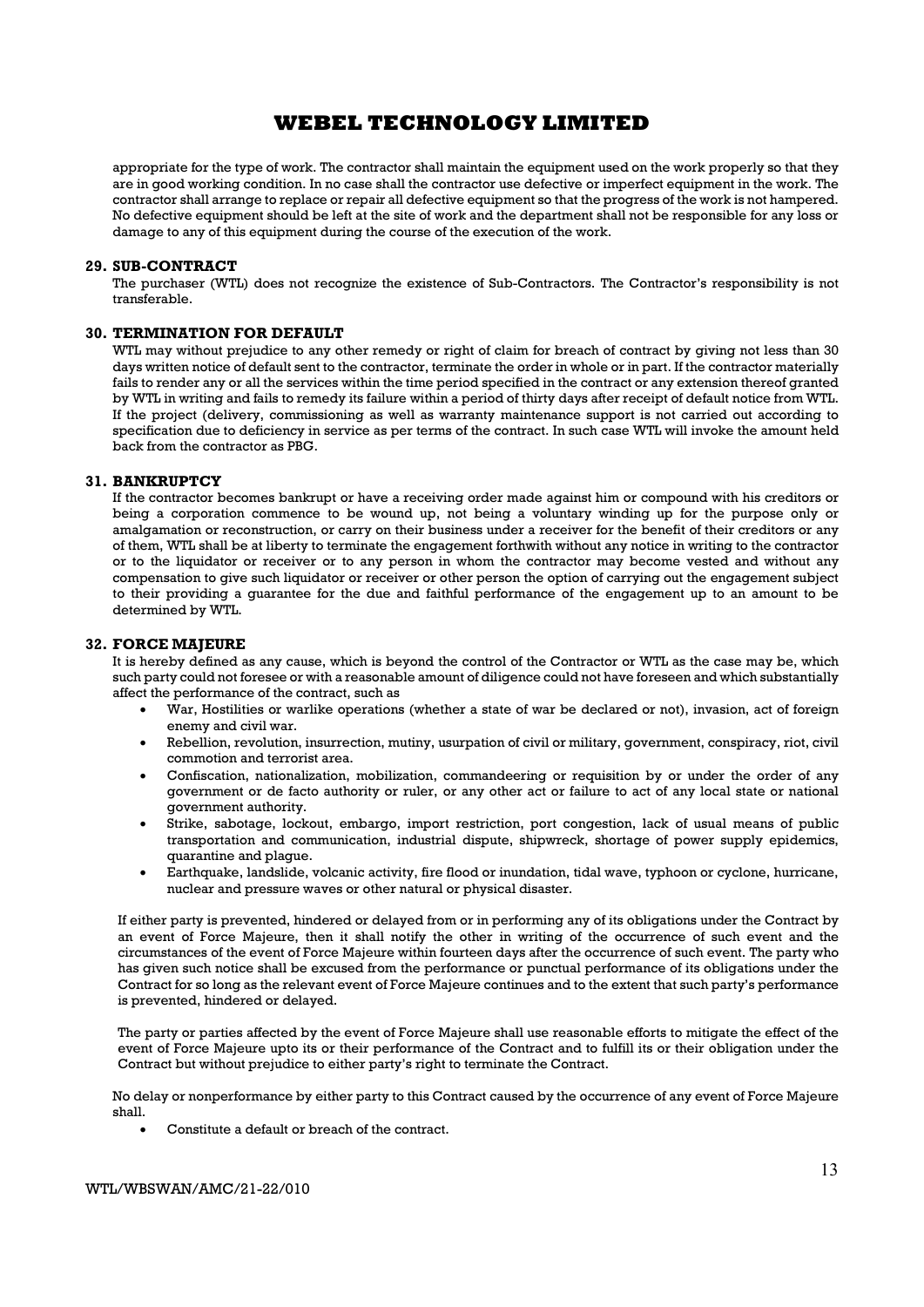Give rise to any claim fro damages or additional cost or expense occurred by the delay or nonperformance. If, and to the extent, that such delay or nonperformance is caused by the occurrence of an event of Force Majeure.

#### 33. AMC SUPPORT/SERVICE LEVEL AGREEMENT (SLA)

The OEM/bidder will provide AMC that service supplied under the contract are newly made and are free from defects in the design, engineering and workmanship. The Contractor would be responsible for the up keep and maintenance of all Devices and necessary deliverables under the scope of work during the entire maintenance period. The Contractor/OEM shall not, without the express prior written consent of WTL, assign to any third party of the contract or part thereof. Service support for the entire maintenance period will be on site and comprehensive (including spares) and free of cost.

The total system will be warranted against bad workmanship and manufacturing defects. Service support for the entire maintenance period will be on site and comprehensive (including spares and all other support) and free of cost for the entire period.

#### SERVICE LEVEL AGREEMENT (SLA)

#### Availability Targets

The Table below summarizes the indicators for the services to be offered by the Contractor. The detailed description of the performance indicators, SLA Terms and their definitions arediscussed in the section titled Service Level Agreement.

| SLA Parameter                                          | SLA Target |
|--------------------------------------------------------|------------|
| Uptime Availability in State HO                        | 99.5%      |
| Uptime Availability at VC End Point at other locations | 99%        |

#### 34. PERFORMANCE BANK GUARANTEE (PBG)

As a guarantee for timely completion of maintenance support including preventive maintenance as well as performance of on-site SLA, as mentioned in tender document, from the date of commencement of the work and pertaining to proper running of the systems, the bidder will have to submit 10% of the contract value as security in the form of Performance Bank Guarantee from any nationalized bank as per format enclosed (Section – P).

#### 34. SI/BIDDER/CONTRACTOR'S RESPONSIBILITIES

Refer Section –A (Scope of Work & Responsibility)

#### 35. NO WAIVER OF RIGHTS

Neither the inspection by WTL or any of their agents nor any order by WTL for payment of money or any payment for or acceptance of the whole or any part of the works by WTL, nor any extension of time, nor any possession taken by WTL shall operate as a waiver of any provision of the contract or of any power reserved to WTL, or any right to damages here in provided, nor shall any waiver of any breach in the contract be held to be a waiver of any other subsequent breach.

#### 36. GRAFTS, COMMISSIONS, GIFTS, ETC.

It is the Purchaser's policy to require that bidders, suppliers, contractors and consultants under contracts, observe the highest standard of ethics during the procurement and execution of such contracts. Any graft, commission, gift or advantage given, promised or offered by or on behalf of the contractor or his partner, agent, officers, director, employee or servant or any one on his or their behalf in relation to the obtaining or to the execution of this or any other contract with WTL shall in addition to any criminal liability which it may incur, subject the contractor to the cancellation of this and all other contracts and also to payment of any loss or damage to WTL resulting from any cancellation. WTL shall then be entitled to deduct the amount so payable from any monies otherwise due to the contractor under contract.

#### 37. ENFORCEMENT OF TERMS

The failure of either party to enforce at any time any of the provision of this contract or any rights in respect thereto or to exercise any option here in provided shall in no way be construed to be a waiver to such provisions, rights or options or in any way to affect the validity of the contract. The exercise by either party of any of its rights herein shall not preclude or prejudice either party from exercising the same or any other right it may have hereunder.

### 38. PERIOD OF VALIDITY OF OFFER

WTL/WBSWAN/AMC/21-22/010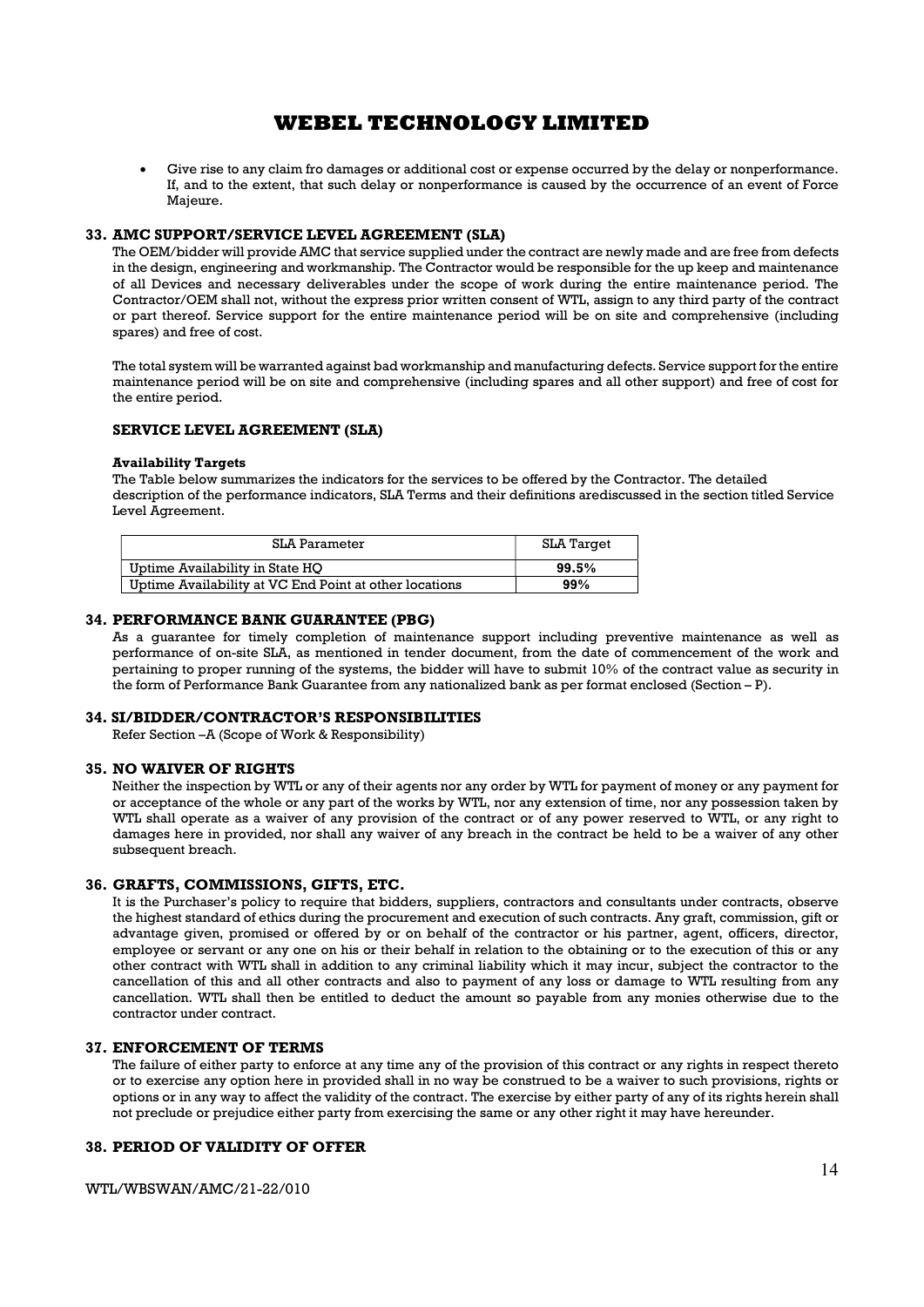For the purpose of placing the order, the proposals shall remain valid till 180 days. During the period of validity of proposals, the rates quoted shall not change. In exceptional circumstances, WTL may ask for extension of the period of validity and such a request shall be binding on Bidders. WTL's request and the response to such a request by various Bidders shall be in writing. A Bidder agreeing to such an extension will not be permitted to increase its rates.

#### 39. TAXES & DUTIES

- The prices shall be inclusive of all taxes & levies including GST and other statutory duties as applicable. Rate of taxes should be indicated separately in the Price Bid.
- Contract Price specified in Price Bid should be based on the taxes & duties and charges prevailing at the date one day prior to the last date of Bid submission.
- Statutory deduction, wherever applicable, shall be made from invoice as per government rules. Necessary certificate will be issued for such deductions.
- Bidder submitting a bid shall produce valid statutory documents / certificates with respect to GST, Income Tax, ROC, Prof. Tax, Trade License, etc. All such documents / certificates shall remain valid on the last date of tender submission.
- In case of inter-state transaction, WTL will provide "Waybill". However, statutory charges, if any will be borne by the bidder.
- GST component of the invoice of the bidder may be kept on hold in case there ia any mismatch / irregularity in GST return filling on the part of the bidder.

#### 40. DISCREPANCIES IN BID

- Discrepancy between description in words and figures, the rate which corresponds to the words quoted by the bidder shall be taken as correct.
- Discrepancy in the amount quoted by the bidder due to calculation mistake of the unit rate then the unit rate shall be regarded as firm.
- Discrepancy in totaling or carry forward in the amount quoted by the bidder shall be corrected.

#### 41. BID DUE DATE

The online tender has to submitted not later than the due date and time specified in the Important Dates Sheet. WTL may as its discretion on giving reasonable notice by fax, or any other written communication to all prospective bidders who have been issued the bid documents, extend the bid due date, in which case all rights and obligations of the WTL and the bidders, previously subject to the bid due date, shall thereafter be subject to the new bid due date as extended.

#### 42. LATE BID

Any proposal received by WTL after the deadline for submission of proposals may not be accepted.

#### 43. OPENING OF BID BY WTL

Bids shall be opened and downloaded electronically through operation of the process in the e-Tender portal in presence of Tender Committee. Bidders interested to remain present during electronic bid opening may attend the bid opening session at WTL premises at scheduled date & time.

#### 44. CONTACTING WTL

Bidder shall not approach WTL officers beyond office hours and/or outside WTL office premises from the time of the Bid opening to the time of finalization of successful bidder. Any effort by bidder to influence WTL office in the decision on Bid evaluation, Bid comparison or finalization may result in rejection of the Bidder's offer. If the bidder wishes to bring additional information to the notice of WTL, it should be in writing following the procedure mentioned hereinabove.

### 45. WTL'S RIGHT TO REJECT ANY OR ALL BIDS

WTL reserves the right to reject any bid and to annul the bidding process and reject all bids at any time prior to award of Contract, without thereby incurring any liability to the affected bidder(s) or any obligation to inform the affected bidder(s) of the grounds for such decision.

#### 46. BID CURRENCIES

Prices shall be quoted in Indian Rupees, inclusive of all prevailing taxes, levies, duties, cess etc.

#### 47. PRICE

- Price should be quoted in the BOQ format only. No deviation is acceptable.
- Price quoted should be firm, inclusive of packing, forwarding, insurance and freight charges.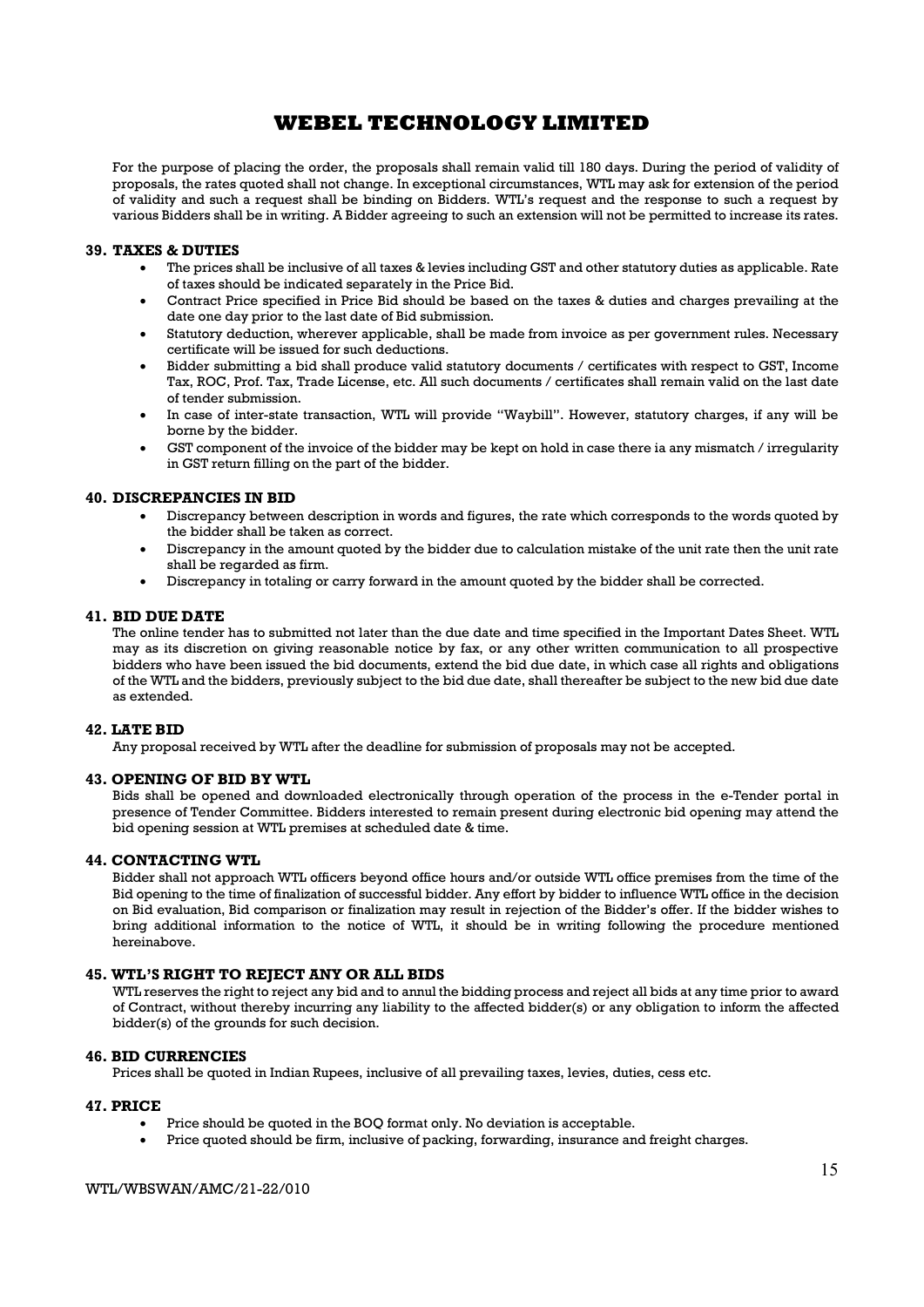- Percentage/specified amount of taxes & duties should be clearly mentioned otherwise WTL reserves the right to reject such vague offer.
- Price to be quoted inclusive of supply, installation & commissioning charges.

#### 48. CANVASSING

Canvassing or support in any form for the acceptance of any tender is strictly prohibited. Any bidder doing so will render him liable to penalties, which may include removal of this name from the register of approved Contractors.

#### 49. NON-TRANSFERABILITY OF TENDER

This tender document is not transferable.

#### 50. FORMATS AND SIGNING OF BID

The original and all copies of the proposals shall be neatly typed and shall be signed by an authorized signatory(ies) on behalf of the Bidder. The authorization shall be provided by written Power of Attorney accompanying the proposal. All pages of the proposal, except for un-amended printed literature, shall be initialed by the person or persons signing the proposal. The proposal shall contain no interlineations, erase or overwriting. In order to correct errors made by the Bidder, all corrections shall be done & initialed with date by the authorized signatory after striking out the original words/figures completely.

#### 51. WITHDRAWAL OF BID

Bid cannot be withdrawn during the interval between their submission and expiry of Bid's validity period. Fresh Bid may be called from eligible bidders for any additional item(s) of work not mentioned herein, if so required.

#### 52. INTERPRETATION OF DOCUMENTS

If any bidder should find discrepancies or omission in the specifications or other tender documents, or if he should be in doubt as to the true meaning of any part thereof, he shall make a written request to the tender inviting authority for correction/clarification or interpretation or can put in a separate sheet along with his technical bid document.

#### 53. PREPARATION OF TENDER

Tender shall be submitted in accordance with the following instructions:

- a) Tenders shall be submitted in the prescribed forms. Digital signatures shall be used. Where there is conflict between the words and the figures, the words shall govern.
- b) All notations must be in ink or type written. No erasing or overwriting will be permitted. Mistakes may be crossed out and corrections typed or written with ink adjacent thereto and must be initialed in ink by the person or persons signing the tender.
- c) Tenders shall not contain any recapitulation of the work to be done. Alternative proposals will not be considered unless called for. No written, oral, telegraphic or telephonic proposals for modifications will be acceptable.
- d) Tenders shall be uploaded as notified on or before the date and time set for the opening of tenders in the Notice Inviting Tenders.
- e) Tenders subject to any conditions or stipulations imposed by the bidder are liable to be rejected.
- f) Each and every page of the tender document must be signed with company seal by the bidder.
- g) Any bidder may withdraw his tender by written request at any time prior to the scheduled closing time for receipt of tenders and not thereafter.

#### 54. SPLITTING OF THE CONTRACT AND CURTAILMENT OF WORK

WTL reserve the right to split up and distribute the work among the successful bidders and to curtail any item of work in the schedule partly or fully.

#### 55. FINAL INSPECTION

Final inspection will be carried by the authorized representative from WTL. / Department.

#### 56. SITE INSPECTION

Bidder can inspect (at their own cost) the sites if required, for which they have to take necessary permission from WTL in writing.

#### 57. ERASURES OR ALTERNATIONS

The offers with overwriting and erasures may make the tender liable for rejection if each of such overwriting/erasures/manuscript ions is not only signed by the authorized signatory of the bidder. There should be no hand-written material, corrections or alterations in the offer. Technical details must be completely filled up. Correct technical information of the product being offered must be filled in. Filling up of the information using terms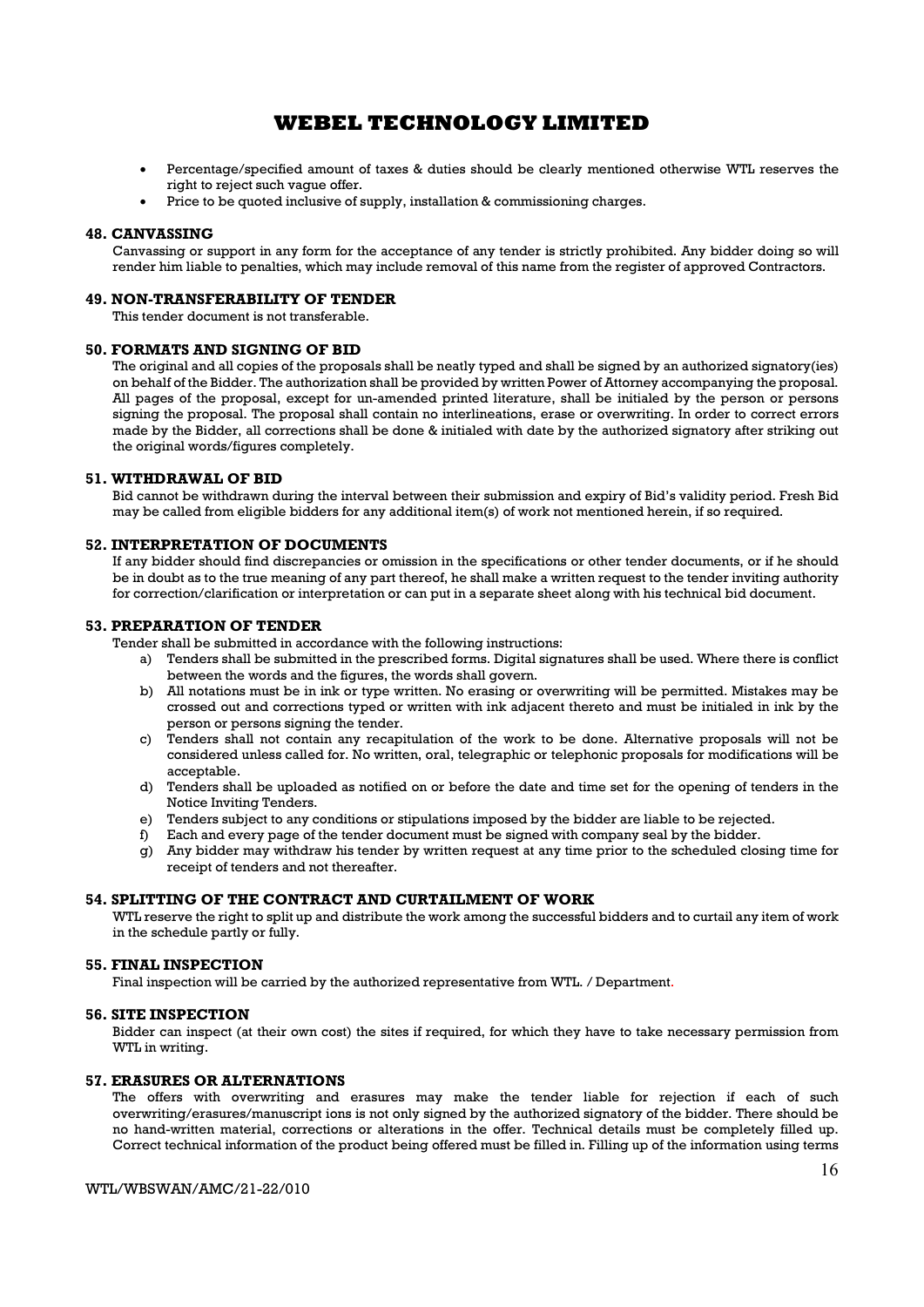such as "OK", "accepted", "noted", "as given in brochure/manual" is not acceptable. The Customer may treat offers not adhering to these guidelines as unacceptable. The Customer may, at its discretion, waive any minor nonconformity or any minor irregularity in the offer. This shall be binding on all bidders and the Tender Committee reserves the right for such waivers.

#### 58. COMPLIANCE WITH LAW

The contractor hereto agrees that it shall comply with all applicable union, state and local laws, ordinances, regulations and codes in performing its obligations hereunder, including the procurement of licenses, permits certificates and payment of taxes where required.The contractor shall establish and maintain all proper records (particularly, but without limitation, accounting records) required by any law, code/practice of corporate policy applicable to it from time to time including records and returns as applicable under labor legislation.

#### 59. CLARIFICATION OF BIDS

During evaluation of the bids, the Customer/Tender Committee, at its discretion may ask the bidder for clarification of its bid. The request for the clarification and the response shall be in writing (fax/email) and no change in the substance of the bid shall seek offered or permitted.

#### 60. DEEMED ACCEPTANCE

Deliverables will be deemed to be fully and finally accepted by the Department in the event Department has not submitted such Deliverable/Service Review Statement to Bidder/Implementation Partner before the expiration of the review period, or when Department uses the Deliverable in its business, whichever occurs earlier ("Deemed Acceptance").

#### 61. QUALITY CONTROL

- The contractor is obliged to work closely with WTL and/or Department, act within its authority and abide by directive issued by them on implementation activities.
- The contractor will abide by the safety measures and free WTL and the concerned Department from all demands or responsibilities arising from accident/loss of life, the cause of which is due to their negligence. The bidder will pay all indemnities arising from such incidents and will not hold WTL and Department responsible.
- The contractor will treat as confidential all data and information about the system, obtained in the execution of its responsibilities in strict confidence and will not reveal such information to any party without the prior written approval of WTL/Department.
- WTL reserves the right to inspect all phases of contractor's operation to ensure conformity to the specifications. WTL shall have engineers, inspectors or other duly authorized representatives made known to the contractor, present during the progress of the work and such representatives shall have free access to the work at all times. The presence or absence of representatives of WTL does not relieve the contractor of the responsibility for quality control in all phases.
- The Court of Kolkata only will have the jurisdiction to deal with and decide any legal matters or dispute whatsoever arising out of the contract.

#### 62. GENERAL TERMS

- a) All the pages of the bid document including documents submitted therein must be duly signed and stamped failing which the offer shall be liable to be rejected.
- b) All the documents to be submitted by the bidder along with their offer should be duly authenticated by the person signing the offer and if at any point of time during procurement process or subsequently it is detected that documents submitted are forged/tampered/manipulated in any way, the total responsibility lies with the bidder and WTL reserves the full right to take action as may be deemed fit including rejection of the offer and such case is to be kept recorded for any future dealing with them.
- c) No Technical/Commercial clarification will be entertained after opening of the tender.
- d) Overwriting and erasures may make the tender liable for rejection if each of such overwriting/erasures/manuscription is not only signed by the authorized signatory of the bidder. All overwriting should be separately written and signed by the authorized signatory of the bidder.
- e) Quantity mentioned in the tender document is indicative only and orders shall be placed subject to actual requirement. WTL reserve the right to increase or decrease the quantity specified in the tender.
- f) WTL reserve the right to reject or accept or withdraw the tender in full or part as the case may be without assigning the reasons thereof. No dispute of any kind can be raised the right of buyer in any court of law or elsewhere.
- g) WTL reserve the right to ask for clarification in the bid documents submitted by the bidder. Documents may be taken if decided by the committee.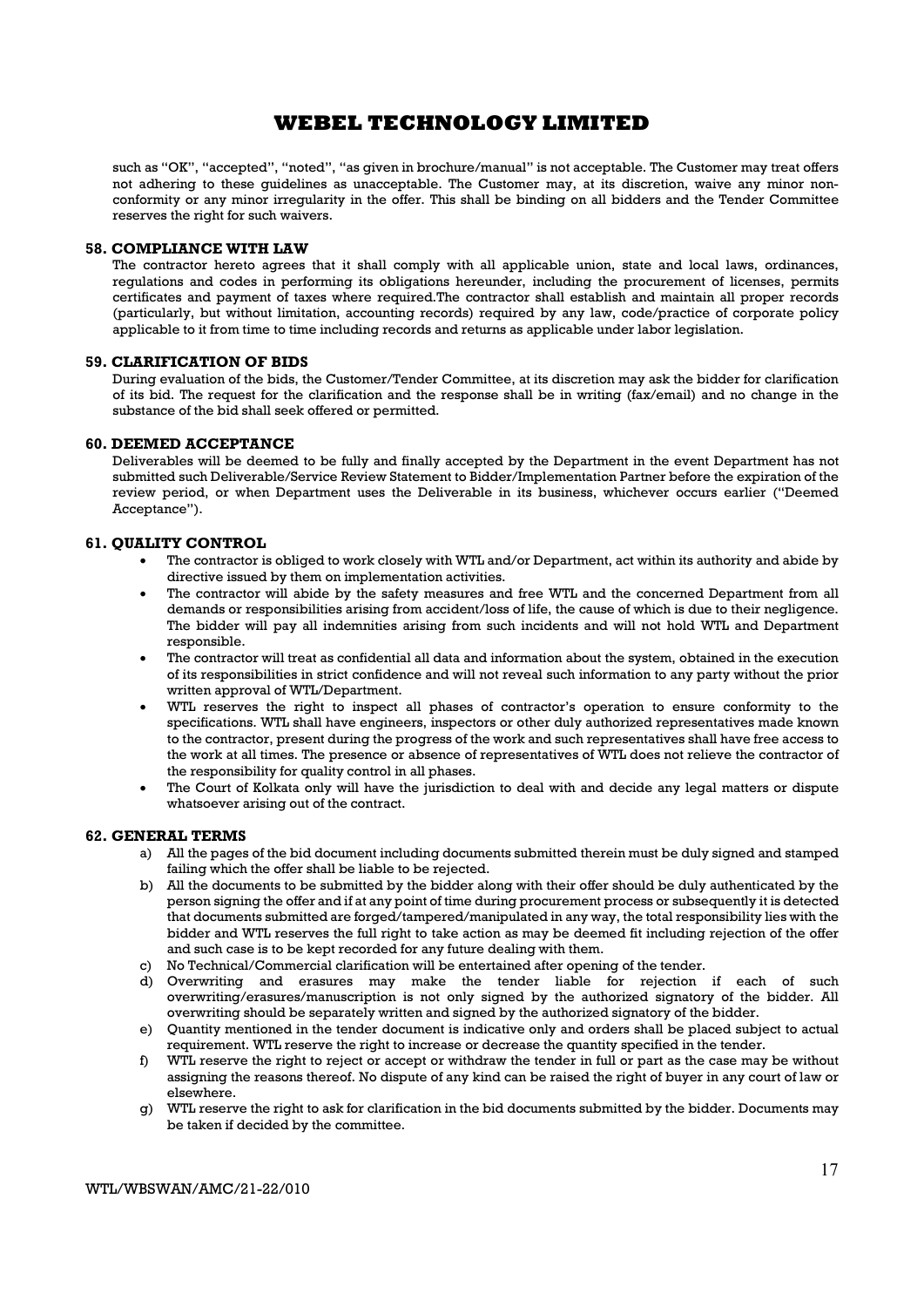- h) Supporting technical brochures/catalogues indicating each feature in respect of offered model and make must be submitted along with the offer, in absence of which the offer is liable to be ignored.
- i) No dispute by the bidders in regard to Technical/Commercial points will be entertained by WTL and decision taken by the Tender Committee will be final.
- j) Discrepancy in the amount quoted by the bidder due to calculation mistake, the unit rate shall be regarded as firm and the totaling or carry in the amount quoted by the bidder shall be corrected accordingly.
- k) The price offers shall remain firm within the currency of contract and no escalation of price will be allowed.
- l) The acceptance of the tender will rest with the accepting authority who is not bound to accept the lowest or any tender and reserves the right to reject in part or in full any or all tender(s) received and to split up the work among participants without assigning any reason thereof.
- m) The customer/WTL at its discretion may extend the deadline for the submission of Bids.
- n) The Court of Kolkata only will have the jurisdiction to deal with and decide any legal matters or dispute whatsoever arising out of the contract.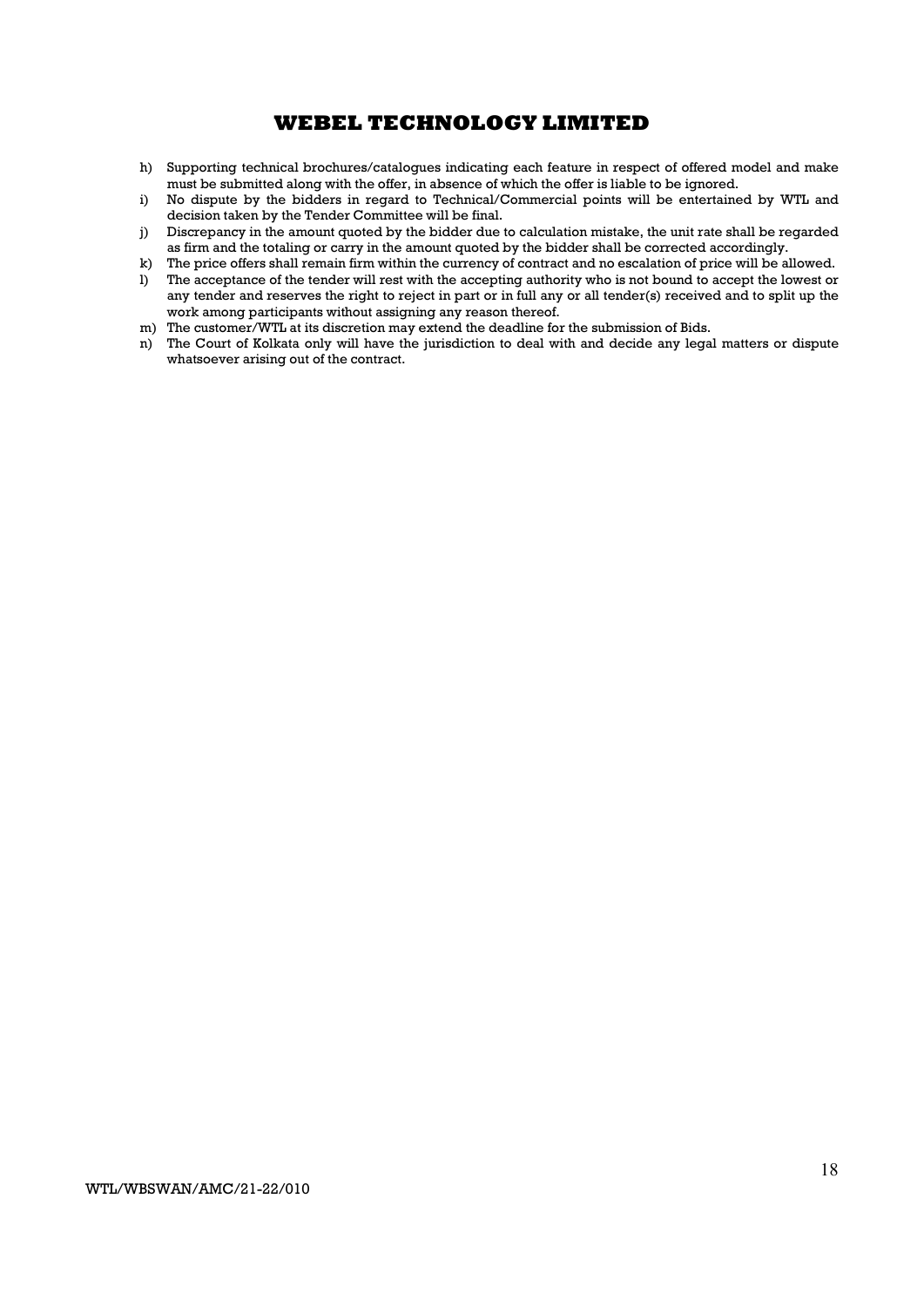## SECTION – E

### BID FORM

(Bidders are requested to furnish the Bid Form in the Format given in this section, filling the entire Blank and to be submitted on Letter Head in original)

To Webel Technology Limited Plot – 5, Block – BP, Sector - V, Salt Lake City, Kolkata – 700091.

#### Sub: Annual Maintenance Contract of Video Conferencing system under WBSWAN project installed at all District Head Qtrs (DHQs i.e DM offices) including Siliguri SDHQ and various Govt Departments.

Dear Sir,

- 1. We the undersigned bidder/(s), having read and examined in details the specifications and other documents of the subject tender no. WTL/WBSWAN/AMC/21-22/010 dated 24.06.2021, do hereby propose to execute the job as per specification as set forth in your Bid documents.
- 2. The prices of all items stated in the bid are firm during the entire period of job irrespective of date of completion and not subject to any price adjusted as per in line with the bidding documents. All prices and other terms & conditions of this proposal are valid for a period of 180 (one hundred eighty) days from the date of opening of bid. We further declare that prices stated in our proposal are in accordance with your bidding.
- 3. We confirm that our bid prices include all other taxes and duties and levies applicable on bought out components, materials, equipments and other items and confirm that any such taxes, duties and levies additionally payable shall be to our account.
- 4. Earnest Money Deposit: We have enclosed EMD remittance details for a sum of Rs. 100000.00.
- 5. We declare that items shall be executed strictly in accordance with the specifications and documents irrespective of whatever has been stated to the contrary anywhere else in our proposal. Further, we agree that additional conditions, deviations, if any, found in the proposal documents other than those stated in our deviation schedule, save that pertaining to any rebates offered shall not be given effect to.
- 6. If this proposal is accepted by you, we agree to provide services and complete the entire work, in accordance with schedule indicated in the proposal. We fully understand that the work completion schedule stipulated in the proposal is the essence of the job, if awarded.
- 7. We further agree that if our proposal is accepted, we shall provide a Performance Bank Guarantee of the value equivalent to ten percent (10%) of the Order value as stipulated in Financial Bid (BOQ).
- 8. We agree that WTL reserves the right to accept in full/part or reject any or all the bids received without any explanation to bidders and his decision on the subject will be final and binding on Bidder.

Thanking you, we remain,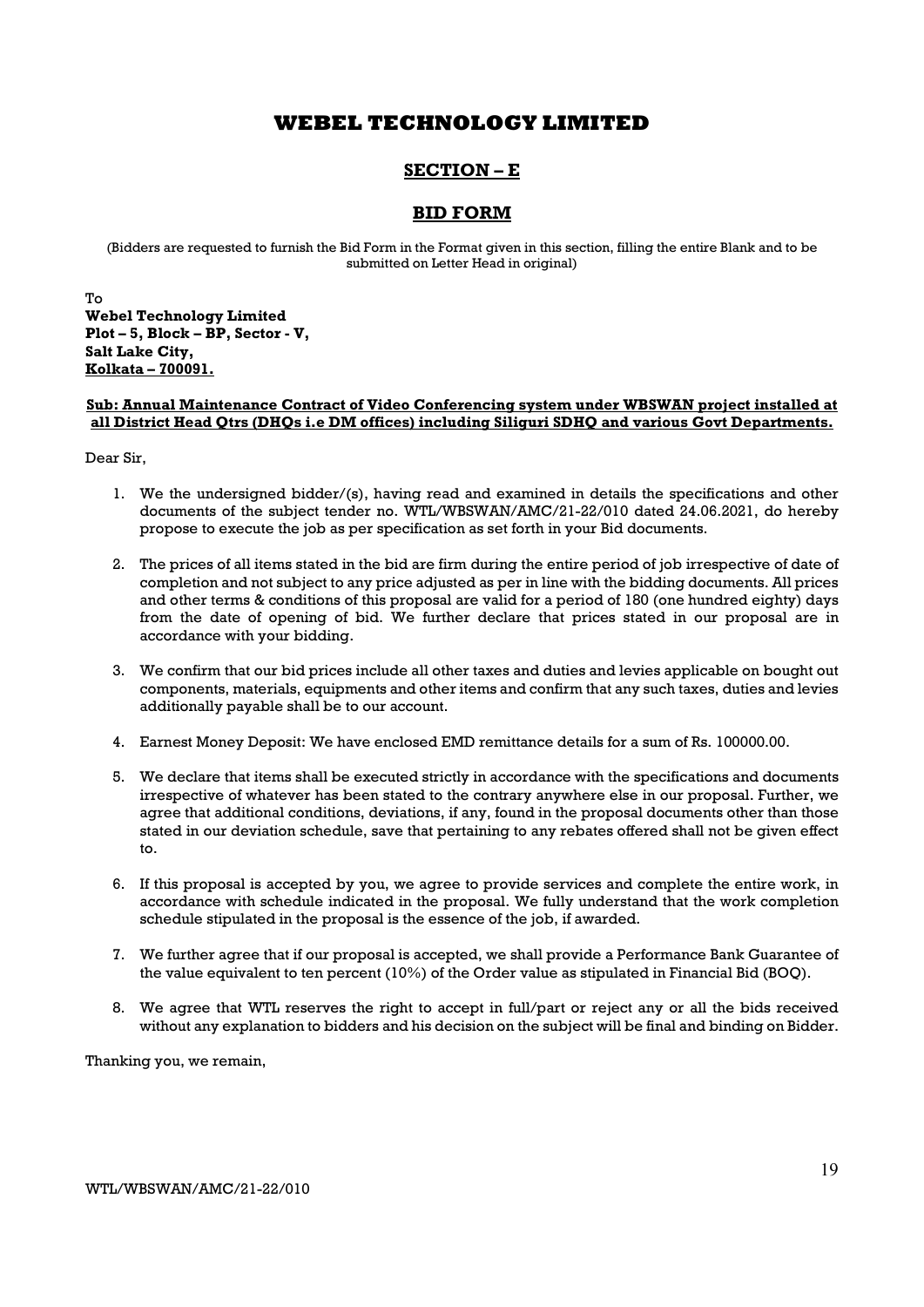Yours faithfully

………………………………………………… Signature

……………………………………………………….. Name in full

……………………………………………………….. Designation

### Signature & Authorized Verified by

………………………………………………… Signature ………………………………………………… Name in full ………………………………………………… Designation ………………………………………………… Company Stamp

Dated, this …………………..day of ……………………2021

WTL/WBSWAN/AMC/21-22/010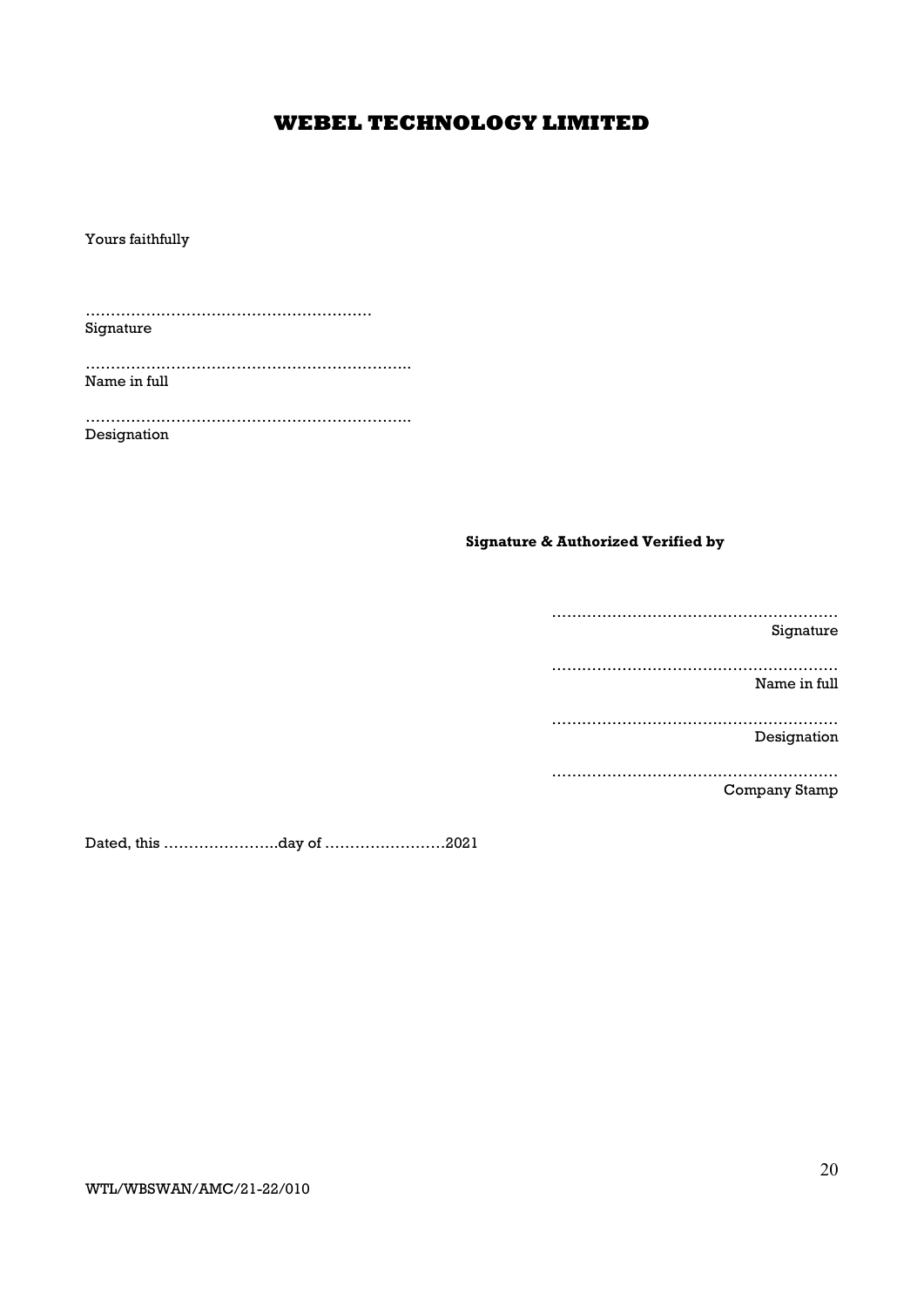## SECTION – F

### TECHNO COMMERCIAL EVALUATION & AWARDING OF CONTRACT

### 1. EVALUATION PROCEDURE

- The Eligibility Criteria (Section B) will be evaluated by Tender Committee and those qualify will be considered for further evaluation.
- After qualifying in Eligibility Criteria, thequalified bidders will only be considered for Financial Bid evaluation.

#### 2. FINAL EVALUATION

FinancialProposal of the bidders qualifying in the evaluation of Eligibility Criteria will be evaluated. The bidder who has qualified in the Eligibility Criteriaevaluation and returns with lowest quote (L1) in financial bid would normally be awarded the contract subject to Post Qualification.

#### 3. AWARDING OF CONTRACT

An affirmative Post Qualification determination will be prerequisite for award of the contract to the lowest quoted bidder. A negative determination will result in rejection of bidder's bid, in which event the WTL will proceed to the next lowest evaluated bidder to make a similar determination of that bidder's capability to perform satisfactorily. The successful bidder (s) will have to give security deposit in the form of Performance Bank Guarantee.

### 4. POST QUALIFICATION

The determination will evaluate the Bidder's financial, technical, design, integration, customization, production, management and support capabilities and will be based on an examination of the documentary evidence of the Bidder's qualification, as well as other information WTL deems necessary and appropriate. This determination may include visits or interviews with the Bidder's client's reference in its bid, site inspection, and any other measures.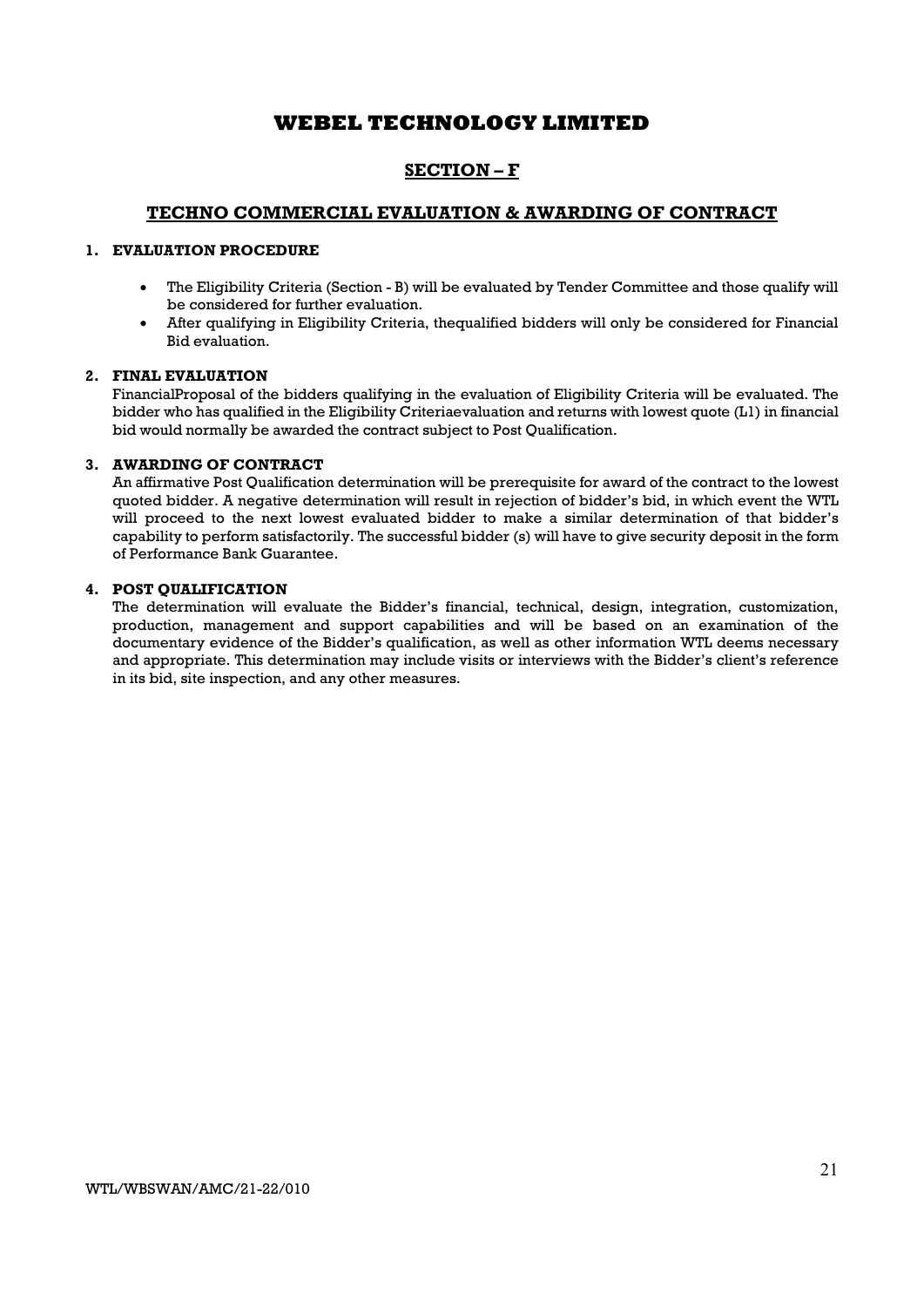## SECTION – G

### GUIDANCE FOR E-TENDERING

Instructions / Guidelines for electronic submission of the tenders have been annexed for assisting the Bidders to participate in e-Tendering.

### Registration of Bidder:

Any Bidder willing to take part in the process of e-Tendering will have to be enrolled & registered with the Government e-Procurement System through logging on to **https://wbtenders.gov.in.** The Bidder is to click on the link for e-Tendering site as given on the web portal.

#### Digital Signature Certificate (DSC):

Each Bidder is required to obtain a Class-II or Class-III Digital Signature Certificate (DSC) for submission of tenders from the approved service provider of the National Informatics Centre (NIC) on payment of requisite amount. Details are available at the Web Site stated above. DSC is given as a USB e-Token.

 The Bidder can search & download N.I.T. & BOQ electronically from computer once he logs on to the website mentioned above using the Digital Signature Certificate. This is the only mode of collection of Tender Documents.

### Participation in more than one work:

A prospective bidder shall be allowed to participate in the job either in the capacity of individual or as a partner of a firm. If, found to be applied severally in a single job all the applications will be rejected.

### Submission of Tenders:

Tenders are to be submitted through online to the website stated above in two folders at a time, one in Techno Commercial Proposal & the other is Financial Proposal before the prescribed date & time using the Digital Signature Certificate (DSC). The documents are to be uploaded virus scanned copy duly Digitally Signed. The documents will get encrypted (transformed into non readable formats)

The proposal should contain scanned copies of the following in two covers (folders).

#### Techno Commercial Cover:

#### Technical Document1 (scanned & join in pdf format then upload)

- 1. Copy of Remittance details of Earnest Money Deposit (EMD)
- 2. Copy of Remittance details of Tender Fee

### Technical Document2 (scanned & join in pdf format then upload)

- 1. N I T Declaration duly stamped & signed in letter head, Section Q
- 2. Bid Form as per format  $(Section E)$

### Technical Compliance (scanned &joins in pdf format then upload)

1. Manufacturer Authorization Form

#### Financial Cover:

BOQ will be downloaded and same will be uploaded with quoted rates. While uploading BOQ file name shall remain unchanged. Absence of this document shall lead to summary rejection of the bid.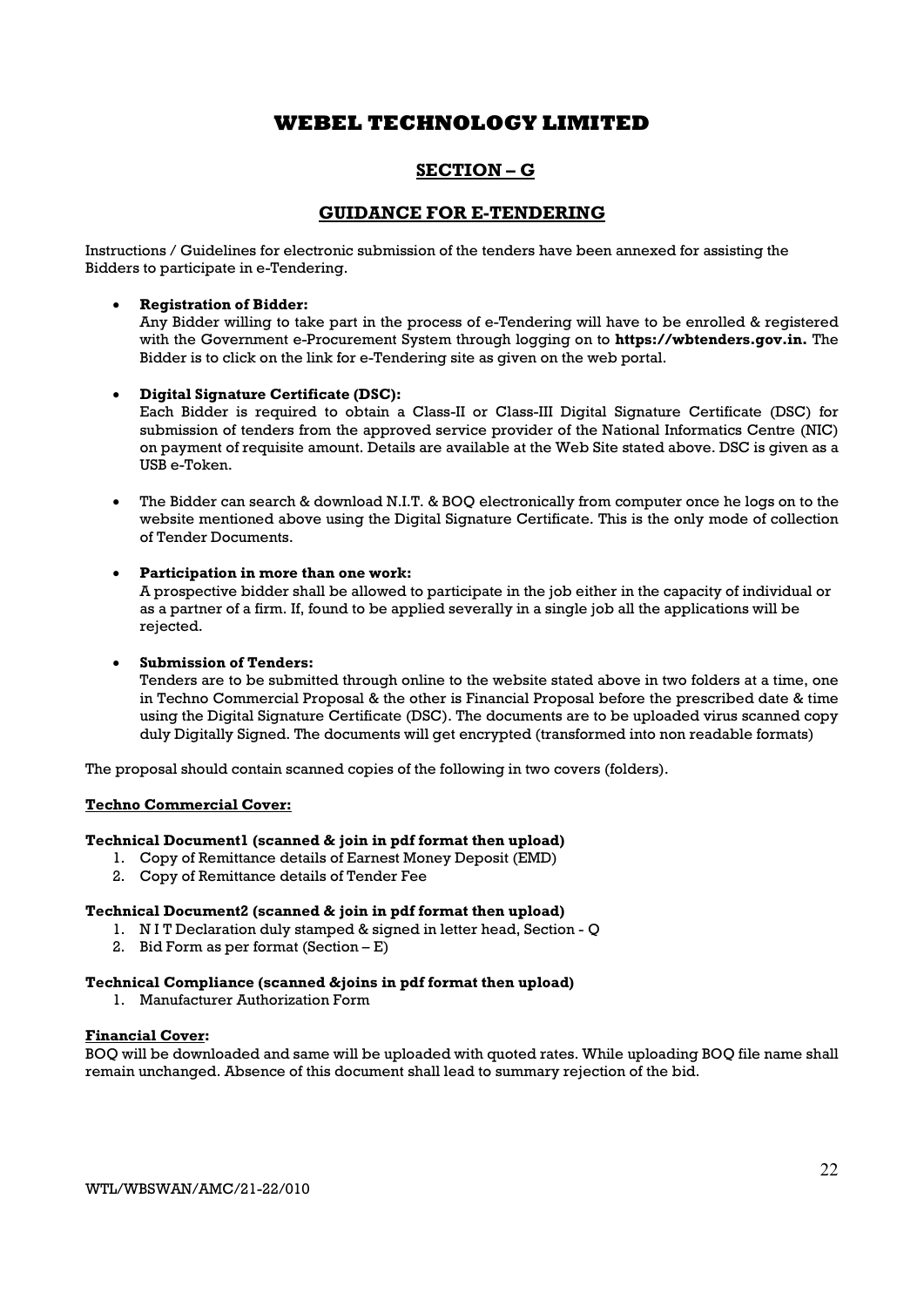### NON-STATUTARY COVER (MY SPACE) CONTAIN FOLLOWING DOCUMENT:

### (In each folder, scanned coy will be uploaded with single file having multiple pages)

| S1.<br>No. | <b>Category Name</b>   | <b>Sub Category Name</b>         | <b>Sub Category Description</b>                                                                                             |  |
|------------|------------------------|----------------------------------|-----------------------------------------------------------------------------------------------------------------------------|--|
| A          | <b>CERTIFICATES</b>    | A1. CERTIFICATES                 | <b>GST Registration Certificate</b><br>$\bullet$<br>PAN<br><b>Trade License</b><br>Document as per Section - B<br>$\bullet$ |  |
| B          | <b>COMPANY DETAILS</b> | <b>B1. COMPANY DETAILS 1</b>     | Document as per Section - B<br>$\bullet$<br>Document as per Section - B                                                     |  |
|            |                        | <b>B2. COMPANY DETAILS 2</b>     | Company Profile (Not more than 3 pages)<br>$\bullet$<br>Document as per Section - B                                         |  |
| C          | <b>CREDENTIAL</b>      | <b>CREDENTIAL 1</b>              | Order copy & performance certificate as per Section - B                                                                     |  |
|            |                        | <b>CREDENTIAL 2</b>              | Other documents, if any<br>$\bullet$<br>Support Service & Manpower as per Section - B                                       |  |
| D          | <b>DECLARATION</b>     | DECLARATION 1                    | List of Clients as per format $(Section - O)$<br>$\bullet$<br>Support Service Centre & Manpower (Section -<br>M             |  |
|            |                        | DECLARATION 2                    | Financial Capability of Bidder as per format (Section - K)                                                                  |  |
|            |                        | DECLARATION 3                    | Bidder's Details as per format (Section - L)                                                                                |  |
|            |                        | <b>DECLARATION 4</b>             | Details of Order Executed as per format (Section - J)                                                                       |  |
|            |                        | DECLARATION 5                    | Document as per Section - B<br>Financial document as per Section - B                                                        |  |
| F          | <b>FINANCIAL INFO</b>  | P/L & BALANCE SHEET<br>2016-2017 | P/L & BALANCE SHEET 2017-2018                                                                                               |  |
|            |                        | P/L & BALANCE SHEET<br>2017-2018 | P/L & BALANCE SHEET 2018-2019                                                                                               |  |
|            |                        | P/L & BALANCE SHEET<br>2018-2019 | P/L & BALANCE SHEET 2019-2020                                                                                               |  |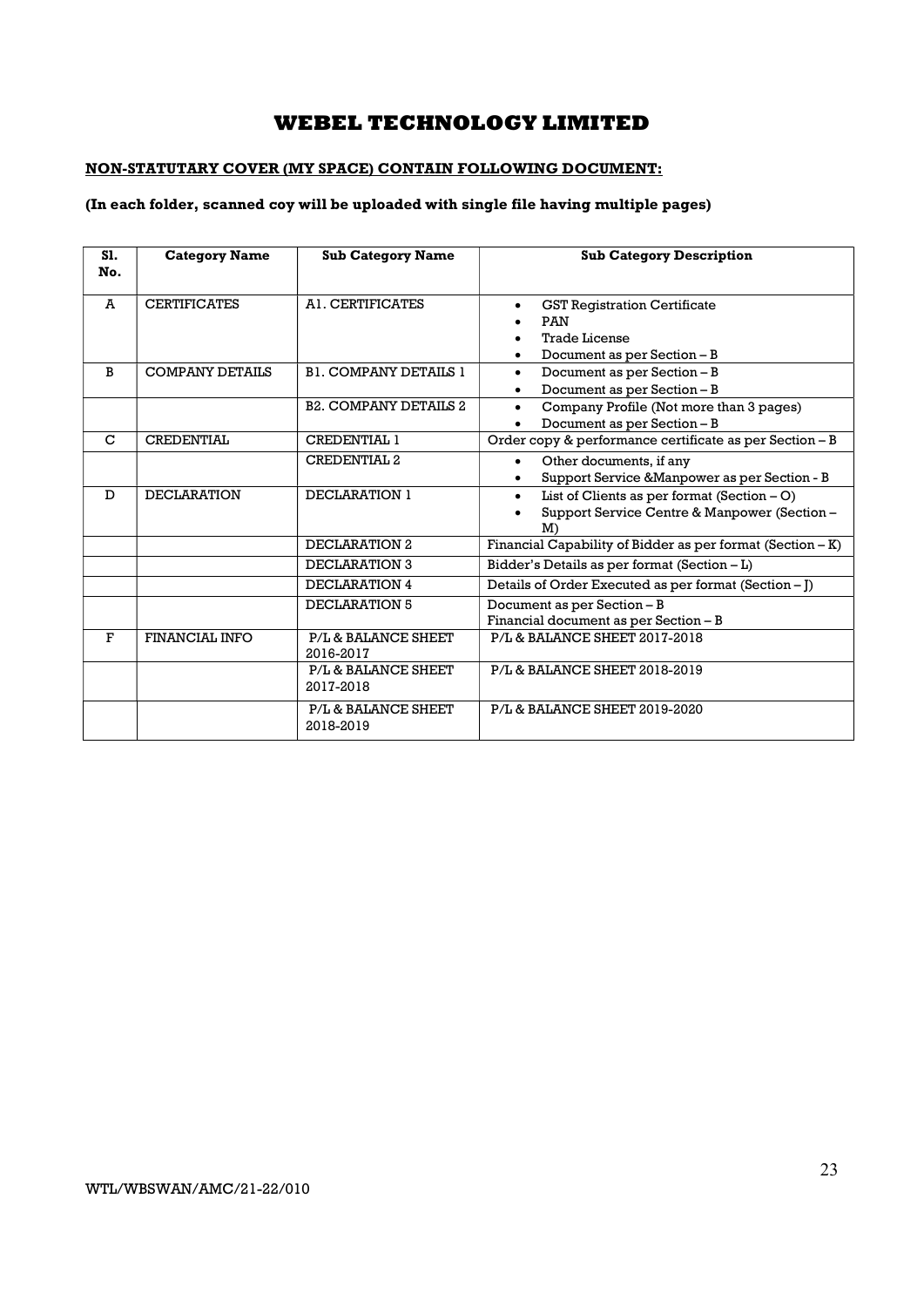## SECTION – H

## EXISTING INFRASTRUCTURE

| <b>SL No</b>  | <b>Item Description</b>                                          | Location                                                                             |
|---------------|------------------------------------------------------------------|--------------------------------------------------------------------------------------|
| 1             | Polycom Group Series 310 with<br>camera and Microphone           | At DHQs (18 nos) and Siliguri SDHQ, details in<br>- Annexure-1                       |
| $\mathcal{L}$ | Polycom HDX8000 series with<br>camera and Microphone             | At various Govt Dept (W.B)- details in -<br>Annexure 1                               |
| 3             | Polycom RealPresence Resource<br>Manager                         | At SHQNOC (Moni Bhandar, Kolkata)                                                    |
| 4             | Polycom RealPresence Distributed<br>Media Application (DMA) 7000 | At SHQNOC (Moni Bhandar, Kolkata)                                                    |
| 5             | Polycom RealPresence<br>Collaboration Server (RMX) 2000          | At SHQNOC (Moni Bhandar, Kolkata)                                                    |
| 6             | Polycom RSS 4000 Recording and<br><b>Streaming Server</b>        | At SHQNOC (Moni Bhandar, Kolkata)                                                    |
| 7             | <b>Polycom RealPresence Access</b><br>Directory (RPAD)           | At SHQNOC (Moni Bhandar, Kolkata)                                                    |
| 8             | CISCO CTS-SX20N                                                  | At 3 DHQs (namely, Paschim Burdwan,<br>Kalingpong, Jhargram), Details in Section - R |
| 9             | CISCO Spark Room Kit P60 (Codec<br>Plus TTCT-25)                 | At SHQNOC (3 Nos) and Bankura DHQ (1 Nos)                                            |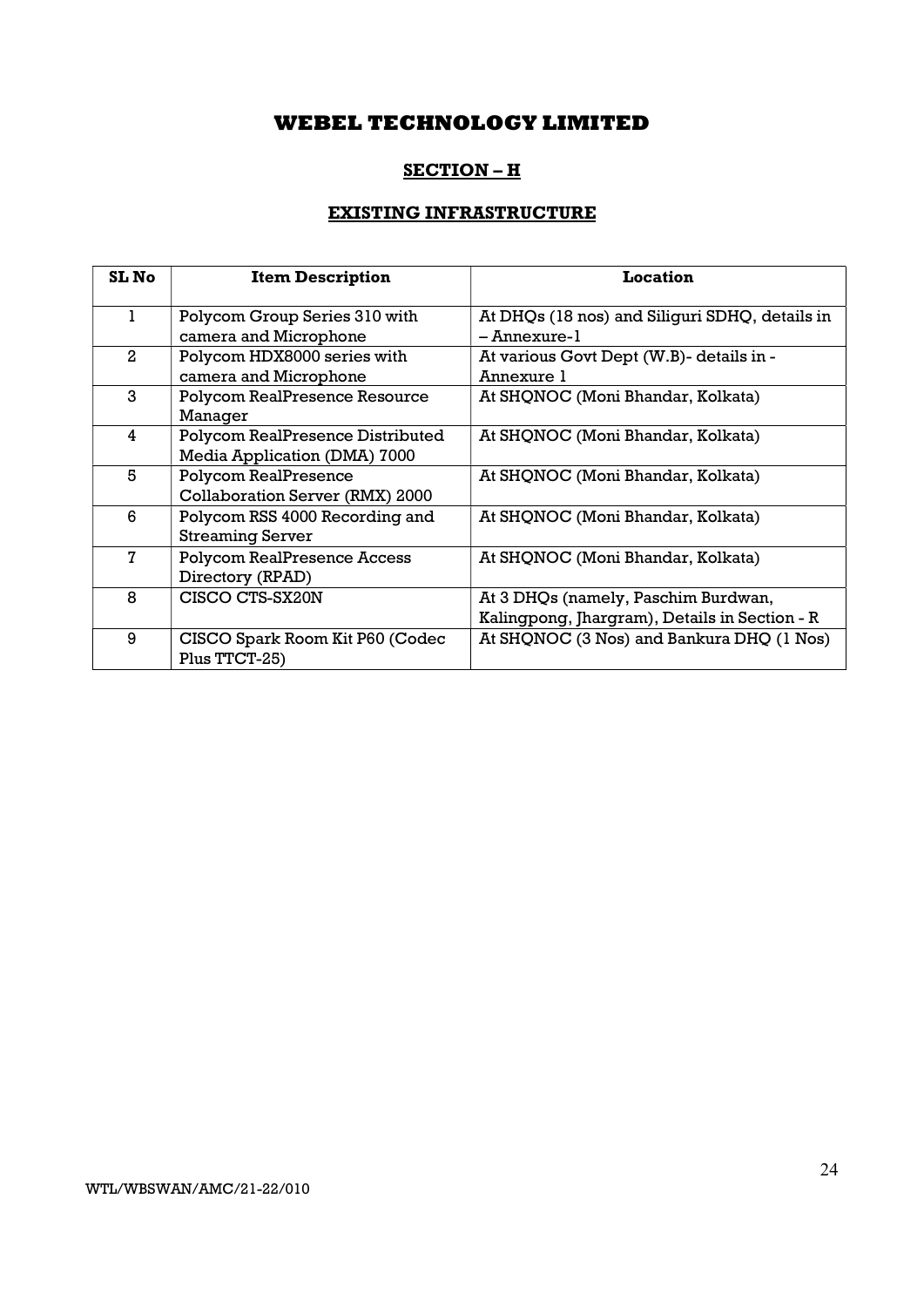## SECTION – I

## BILL OF MATERIAL OF EXISTING UPS

| <b>SL No</b> | <b>Item Description</b>                                          | Unit | Qty |
|--------------|------------------------------------------------------------------|------|-----|
| 1            | Polycom Group Series 310 with camera and<br>Microphone           | No.  | 19  |
| 2            | Polycom HDX8000 series with camera and<br>Microphone             | No.  | 15  |
| 3            | Polycom RealPresence Resource Manager                            | No.  |     |
| 4            | Polycom RealPresence Distributed Media<br>Application (DMA) 7000 | No.  |     |
| 5            | Polycom RealPresence Collaboration Server<br>(RMX) 2000          | No.  |     |
| 6            | Polycom RSS 4000 Recording and Streaming<br>Server               | No.  |     |
| 7            | Polycom RealPresence Access Directory (RPAD)                     | No.  |     |
| 8            | CISCO CTS-SX20N                                                  | No.  | 3   |
| 9            | CISCO Spark Room Kit P60 (Codec Plus TTCT-25)                    | No.  | 4   |

\*Assets are likely to increase/decrease as per administrative requirement.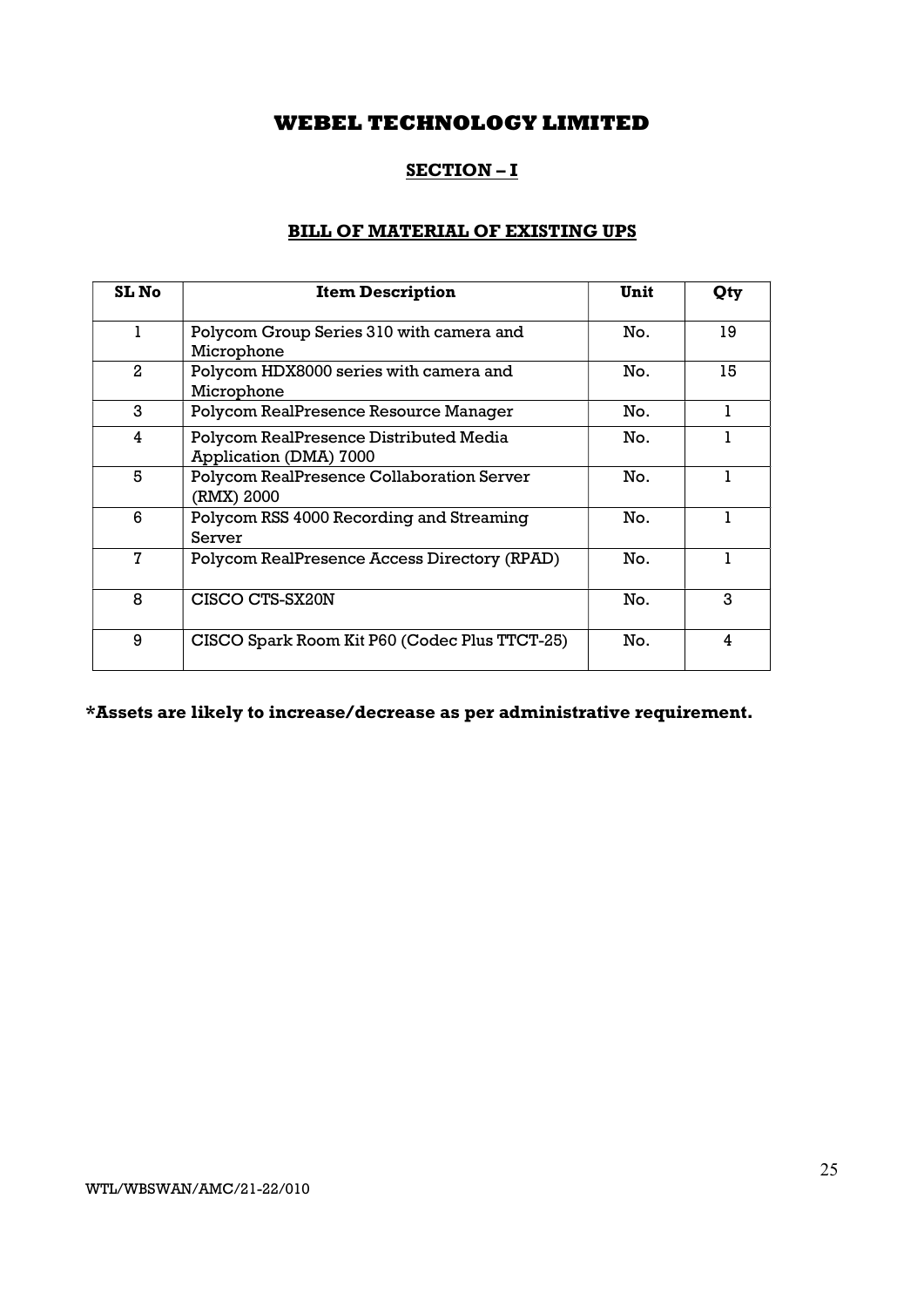## SECTION – J

### DETAILS OF ORDERS EXECUTEDBY BIDDER

(Tender No. WTL/WBSWAN/AMC/21-22/010)

| S1.<br>No. | Order No. | Order<br><b>Date</b> | Order<br><b>Value</b> | <b>Brief description of items</b><br>and job details | Completed<br>(Yes/NO) | Name of the<br><b>Customer</b> | <b>Contact details</b><br>of the Customer |
|------------|-----------|----------------------|-----------------------|------------------------------------------------------|-----------------------|--------------------------------|-------------------------------------------|
|            |           |                      |                       |                                                      |                       |                                |                                           |
|            |           |                      |                       |                                                      |                       |                                |                                           |
|            |           |                      |                       |                                                      |                       |                                |                                           |
|            |           |                      |                       |                                                      |                       |                                |                                           |
|            |           |                      |                       |                                                      |                       |                                |                                           |
|            |           |                      |                       |                                                      |                       |                                |                                           |
|            |           |                      |                       |                                                      |                       |                                |                                           |
|            |           |                      |                       |                                                      |                       |                                |                                           |

Authorized Signatory (Signature In full): \_\_\_\_\_\_\_\_\_\_\_\_\_\_\_\_\_\_\_\_\_\_\_\_\_\_\_\_\_\_\_\_\_

Name and title of Signatory: \_\_\_\_\_\_\_\_\_\_\_\_\_\_\_\_\_\_\_\_\_\_\_\_\_\_\_\_\_\_\_\_\_\_\_\_\_\_\_\_\_\_

| Stamp of the Company: |  |
|-----------------------|--|
|-----------------------|--|

### Note:

- A. Type of Project shall indicate the implementation of services (Delivery& Installation of Network Security Device).
- B. Scope of work shall indicate whether it is implementation, Operation or maintenance.
- C. Submit Customer Order Copy details of the order indicating the project value, customer contact details.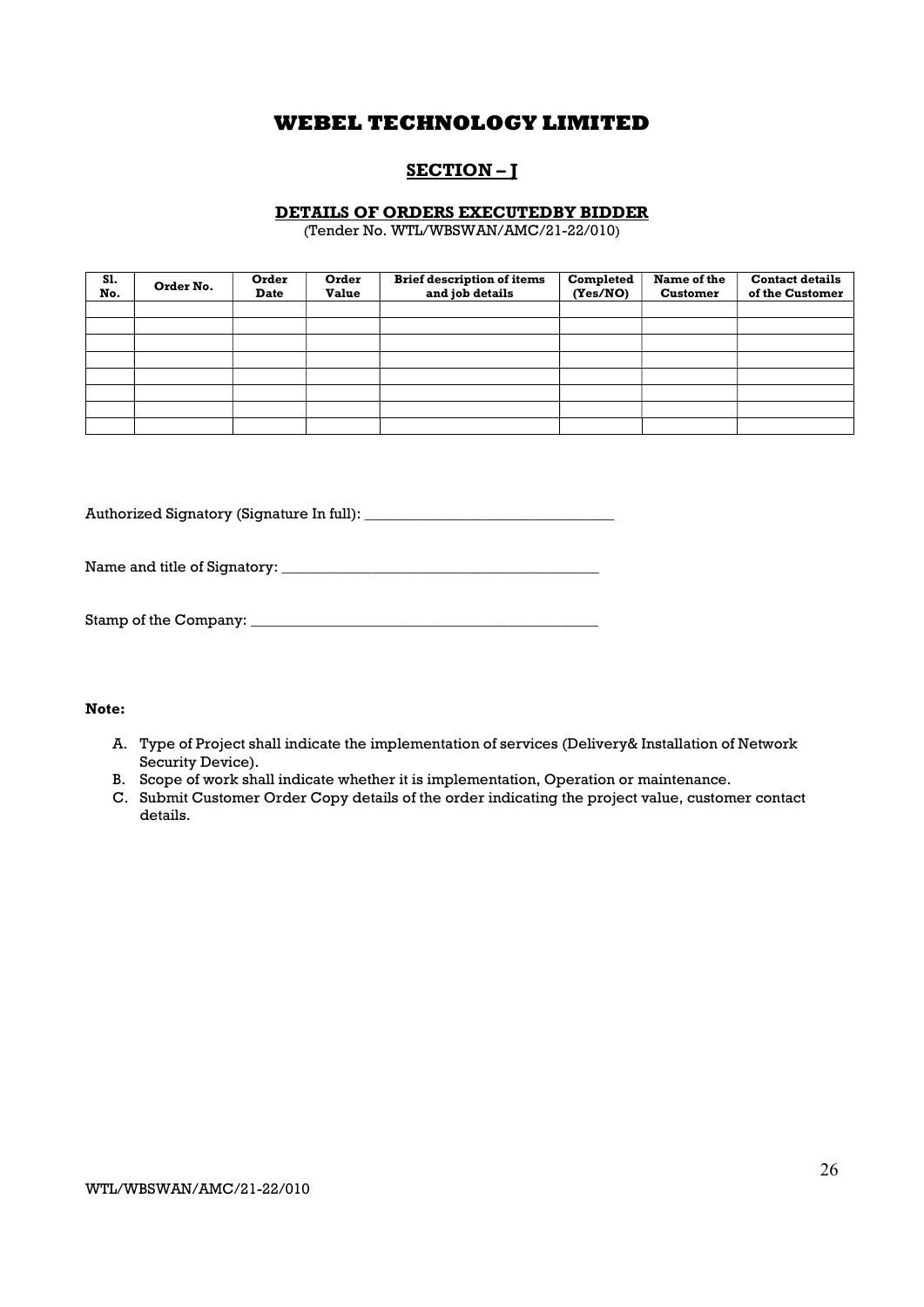### SECTION – K

### FINANCIAL CAPABILITY OF BIDDER

(Tender No. WTL/WBSWAN/AMC/21-22/010)

### FINANCIAL INFORMATION

|                | Name of the Bidder | Turnover (Rs. / Crores) |         |         |  |
|----------------|--------------------|-------------------------|---------|---------|--|
| <b>SI. No.</b> |                    | 2017-18                 | 2018-19 | 2019-20 |  |
|                |                    |                         |         |         |  |
|                |                    |                         |         |         |  |
|                |                    |                         |         |         |  |

Authorized Signatory (Signature In full): \_\_\_\_\_\_\_\_\_\_\_\_\_\_\_\_\_\_\_\_\_\_\_\_\_\_\_\_\_\_\_\_\_

Name and title of Signatory: \_\_\_\_\_\_\_\_\_\_\_\_\_\_\_\_\_\_\_\_\_\_\_\_\_\_\_\_\_\_\_\_\_\_\_\_\_\_\_\_\_\_

| Stamp of the Company: |  |
|-----------------------|--|
|                       |  |

Note:

Submit the audited financial statement/ audited annual report of the last three financial years.

WTL/WBSWAN/AMC/21-22/010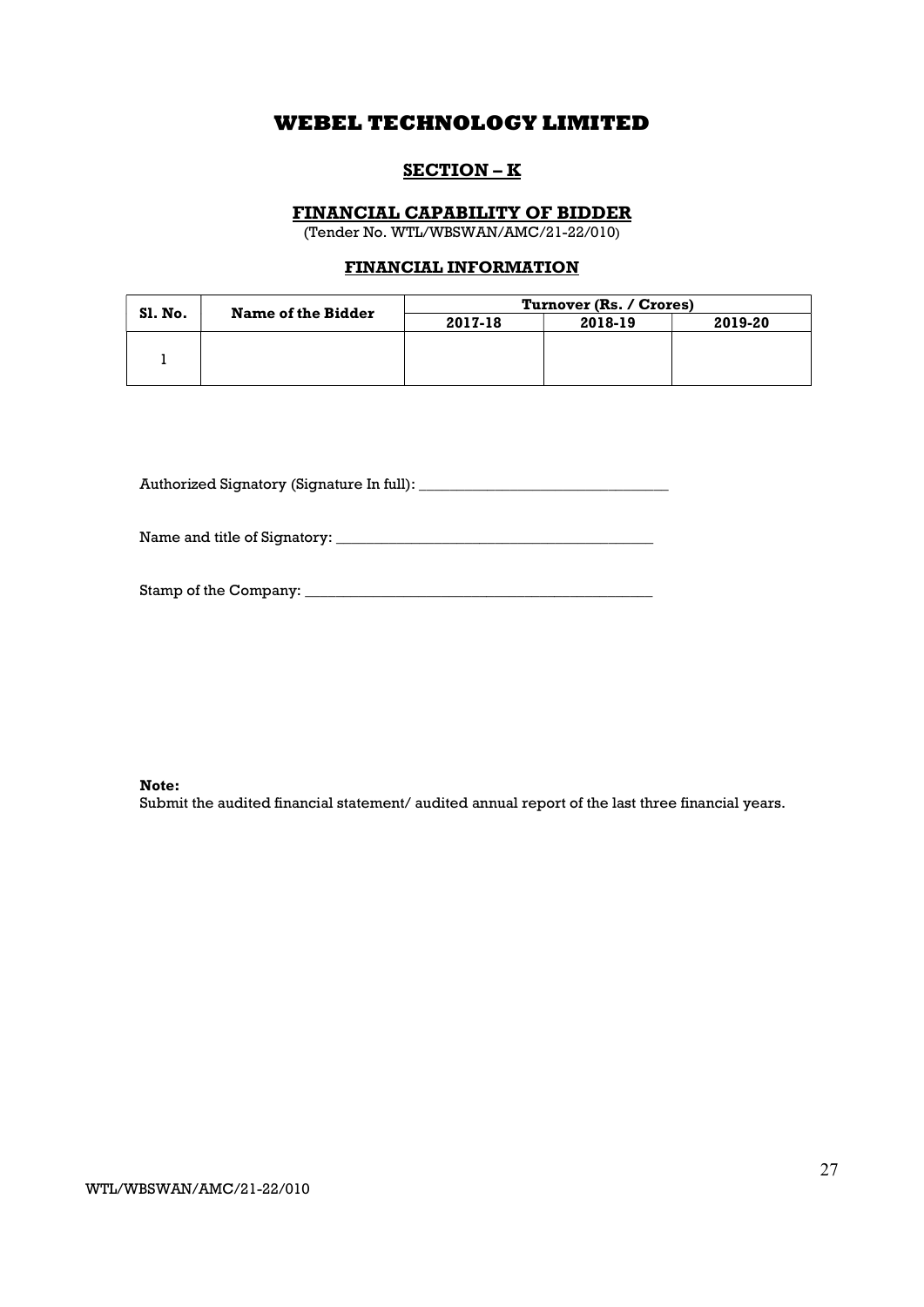## SECTION – L

### BIDDERS'S DETAILS

(Tender No. WTL/WBSWAN/AMC/21-22/010)

| 1              | Name of the Firm                                            |
|----------------|-------------------------------------------------------------|
| $\overline{2}$ | <b>Registered Office Address</b>                            |
|                | <b>Contact Number</b>                                       |
|                | Fax Number                                                  |
|                | E-mail                                                      |
| 3              | Correspondence / Contact address                            |
|                | Name & Designation of Contact person                        |
|                | <b>Address</b>                                              |
|                | <b>Contact Number</b>                                       |
|                | <b>Fax Number</b>                                           |
|                | E-mail                                                      |
| 4              | Is the firm a registered company? If yes, submit            |
|                | documentary proof                                           |
|                | Year and Place of the establishment of the company          |
| 6              | Former name of the company, if any                          |
| $\overline{7}$ | Is the firm                                                 |
|                | a Government/ Public Sector Undertaking                     |
|                | a propriety firms                                           |
|                | a partnership firm (if yes, give partnership deed)          |
|                | a limited company or limited corporation                    |
|                | a member of a group of companies, (if yes, give             |
|                | name and address and description of other                   |
|                | companies)                                                  |
|                | a subsidiary of a large corporation (if yes give the        |
|                | name and address of the parent organization). If            |
|                | the company is subsidiary, state what involvement           |
|                | if any, will the parent company have in the project.        |
| 8              | Is the firm registered with Sales Tax department? If yes,   |
|                | submit valid GST Registration certificate.                  |
| 9              | Is the firm registered for Service Tax with Central Excise  |
|                | Department (Service Tax Cell)? If yes, submit valid Service |
|                | Tax registration certificate.                               |
| 10             | Total number of employees. Attach the organizational        |
|                | chart showing the structure of the organization.            |
| 11             | Are you registered with any Government/ Department/         |
|                | Public Sector Undertaking (if yes, give details)            |
| 12             | How many years has your organization been in business       |
|                | under your present name? What were your fields when         |
|                | you established your organization                           |
| 13             | What type best describes your firm? (Purchaser reserves     |
|                | the right to verify the claims if necessary)                |
|                | Manufacturer                                                |
|                | Supplier                                                    |
|                | System Integrator                                           |
|                | Consultant                                                  |
|                | Service Provider (Pl. specify details)                      |
|                | Software Development                                        |
|                | Total Solution provider (Design,<br>Supply,                 |
|                | Integration, O&M)                                           |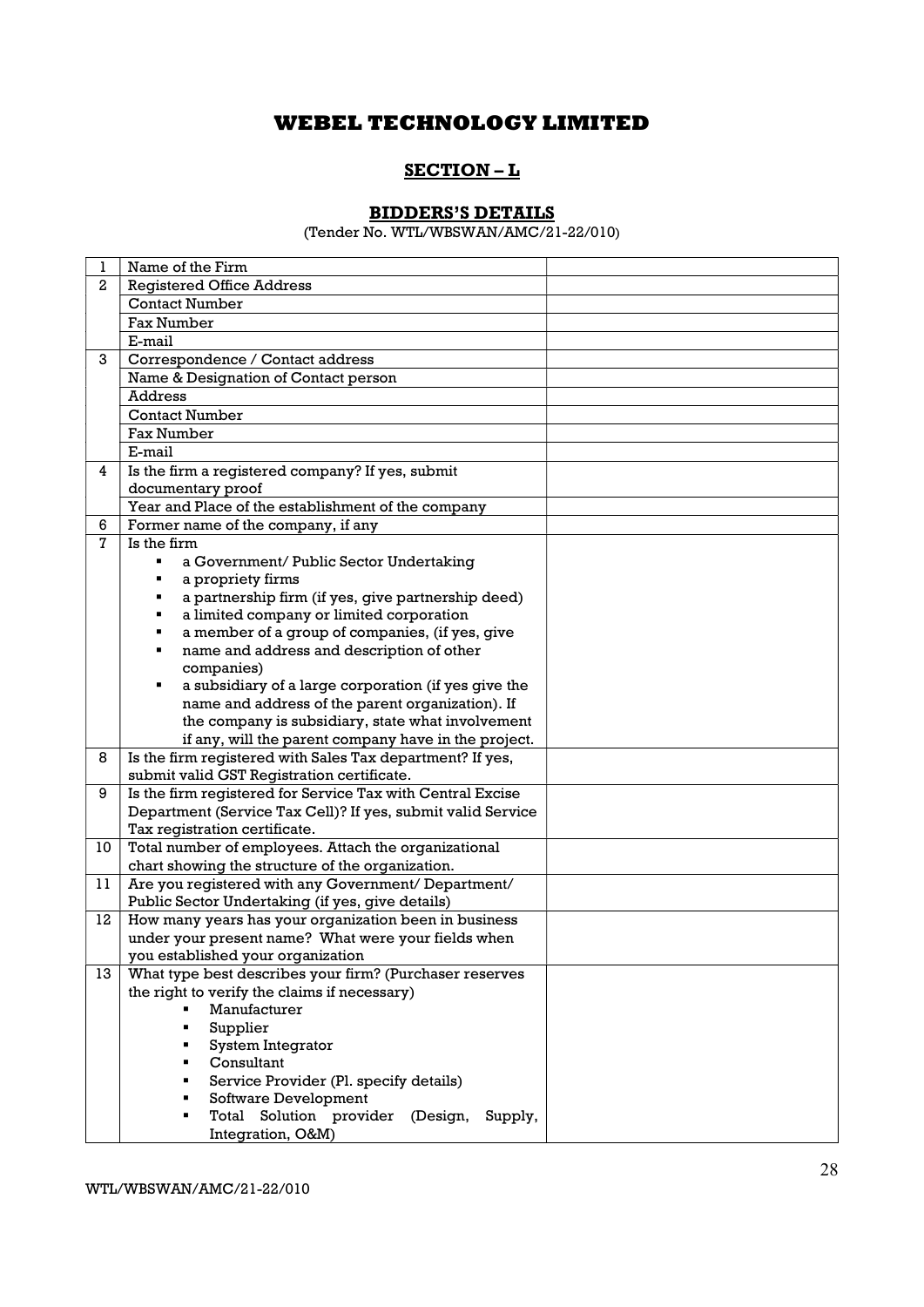|    | IT Company                                                |  |
|----|-----------------------------------------------------------|--|
| 14 | Number of Offices in district headquarters in West Bengal |  |
| 15 | Is your organization having ISO 9001:2015 certificates?   |  |
| 16 | List the major clients with whom your organization has    |  |
|    | been / is currently associated.                           |  |
| 17 | Have you in any capacity not completed any work           |  |
|    | awarded to you? (If so, give the name of project and      |  |
|    | reason for not completing the work)                       |  |
| 18 | Have you ever been denied tendering facilities by any     |  |
|    | Government / Department / Public sector Undertaking?      |  |
|    | (Give details)                                            |  |

Authorized Signatory (Signature In full): \_\_\_\_\_\_\_\_\_\_\_\_\_\_\_\_\_\_\_\_\_\_\_\_\_\_\_\_\_\_\_\_\_

Name and title of Signatory: \_\_\_\_\_\_\_\_\_\_\_\_\_\_\_\_\_\_\_\_\_\_\_\_\_\_\_\_\_\_\_\_\_\_\_\_\_\_\_\_\_\_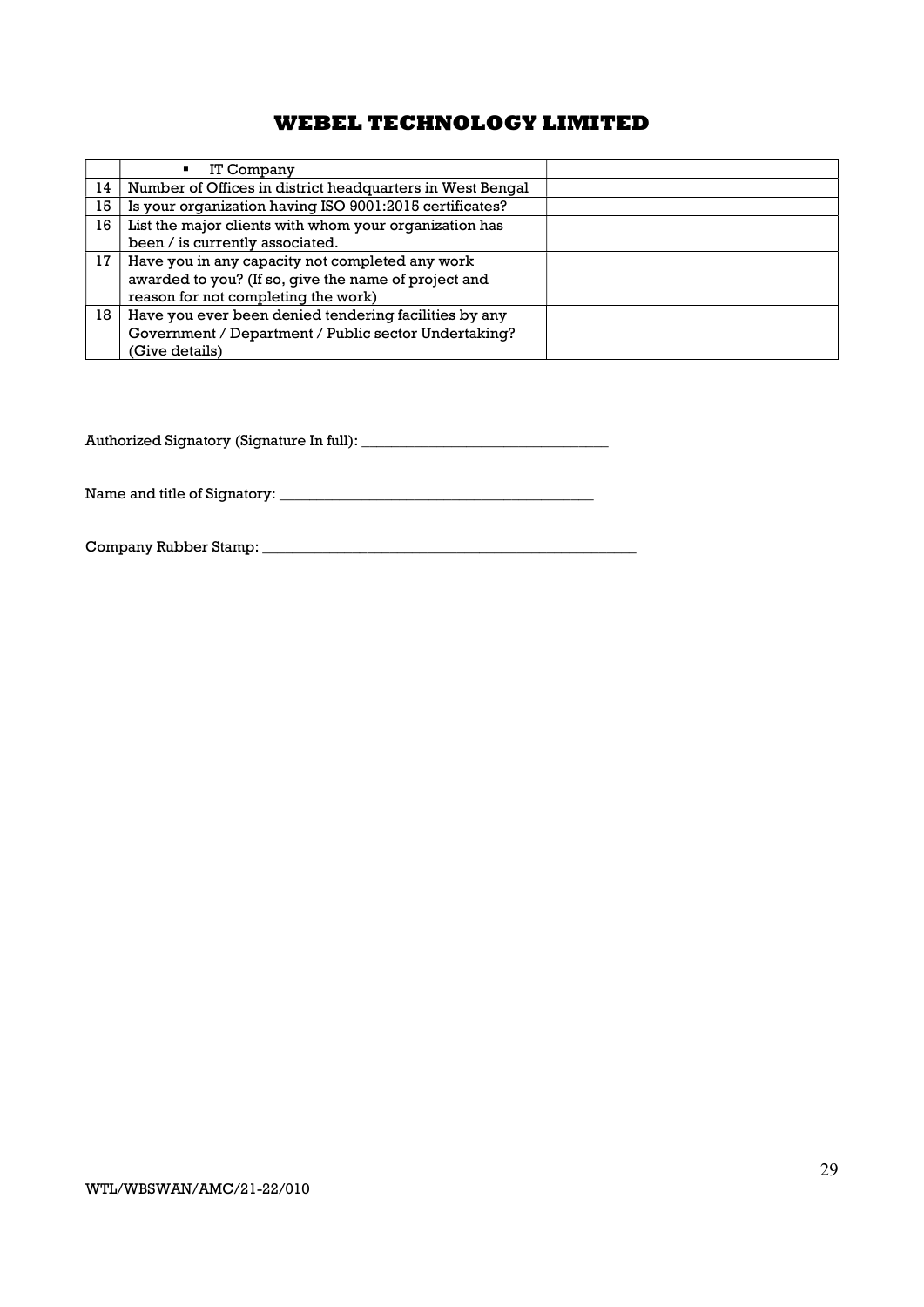## SECTION - M

### SUPPORT SERVICE CENTER & MANPOWER DETAILS OF BIDDER

(Tender No. WTL/WBSWAN/AMC/21-22/010)

| S1.<br>No. | <b>Name of Place</b> | <b>Address</b> | <b>Name of Support</b><br>Personnel | Contact<br><b>Number</b> |
|------------|----------------------|----------------|-------------------------------------|--------------------------|
|            |                      |                |                                     |                          |
|            |                      |                |                                     |                          |
|            |                      |                |                                     |                          |
|            |                      |                |                                     |                          |
|            |                      |                |                                     |                          |
|            |                      |                |                                     |                          |
|            |                      |                |                                     |                          |
|            |                      |                |                                     |                          |
|            |                      |                |                                     |                          |
|            |                      |                |                                     |                          |
|            |                      |                |                                     |                          |
|            |                      |                |                                     |                          |
|            |                      |                |                                     |                          |
|            |                      |                |                                     |                          |
|            |                      |                |                                     |                          |
|            |                      |                |                                     |                          |

Authorized Signatory (Signature In full): \_\_\_\_\_\_\_\_\_\_\_\_\_\_\_\_\_\_\_\_\_\_\_\_\_\_\_\_\_\_\_\_\_

Name and title of Signatory: \_\_\_\_\_\_\_\_\_\_\_\_\_\_\_\_\_\_\_\_\_\_\_\_\_\_\_\_\_\_\_\_\_\_\_\_\_\_\_\_\_\_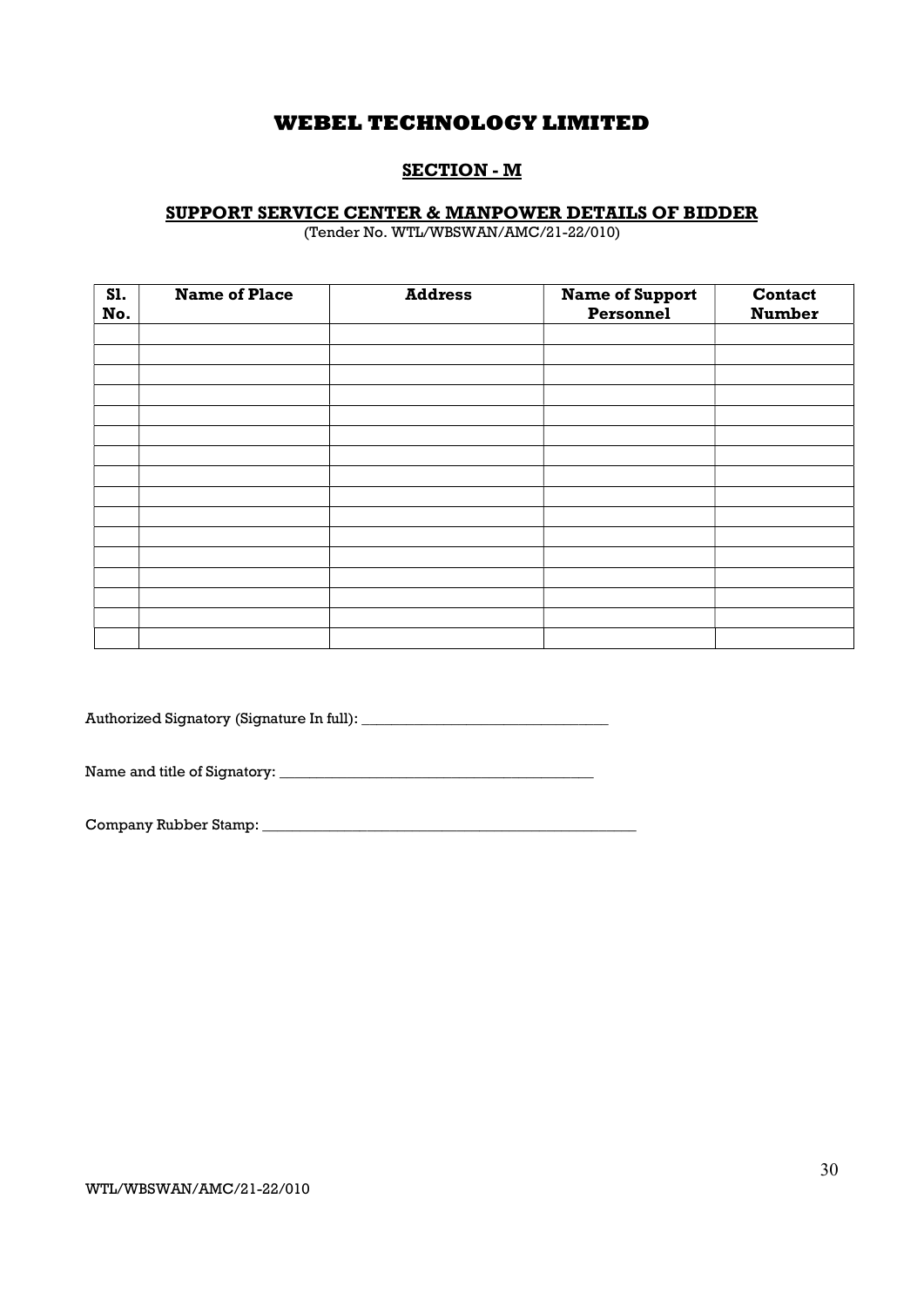### SECTION – N

### FORMAT FOR PRE-BID MEETING QUERY

(Tender No. WTL/WBSWAN/AMC/21-22/010)

Name of the Bidder:

**Oueries** 

| <b>S1.</b><br>No. | <b>Section</b><br>No. | <b>Clause</b><br>No. | Page<br>No. | Queries |
|-------------------|-----------------------|----------------------|-------------|---------|
|                   |                       |                      |             |         |
|                   |                       |                      |             |         |
|                   |                       |                      |             |         |
|                   |                       |                      |             |         |
|                   |                       |                      |             |         |
|                   |                       |                      |             |         |
|                   |                       |                      |             |         |
|                   |                       |                      |             |         |
|                   |                       |                      |             |         |

Note: The filled form to be submitted in XLS & PDF Format. There is a cutoff date for receiving of queries before Pre Bid Meeting. Queries received after the cutoff period will not be accepted. The Purchaser reserves the right to respond all queries over e-mail.

Authorized Signatory (Signature In full): \_\_\_\_\_\_\_\_\_\_\_\_\_\_\_\_\_\_\_\_\_\_\_\_\_\_\_\_\_\_\_\_\_

Name and title of Signatory: \_\_\_\_\_\_\_\_\_\_\_\_\_\_\_\_\_\_\_\_\_\_\_\_\_\_\_\_\_\_\_\_\_\_\_\_\_\_\_\_\_\_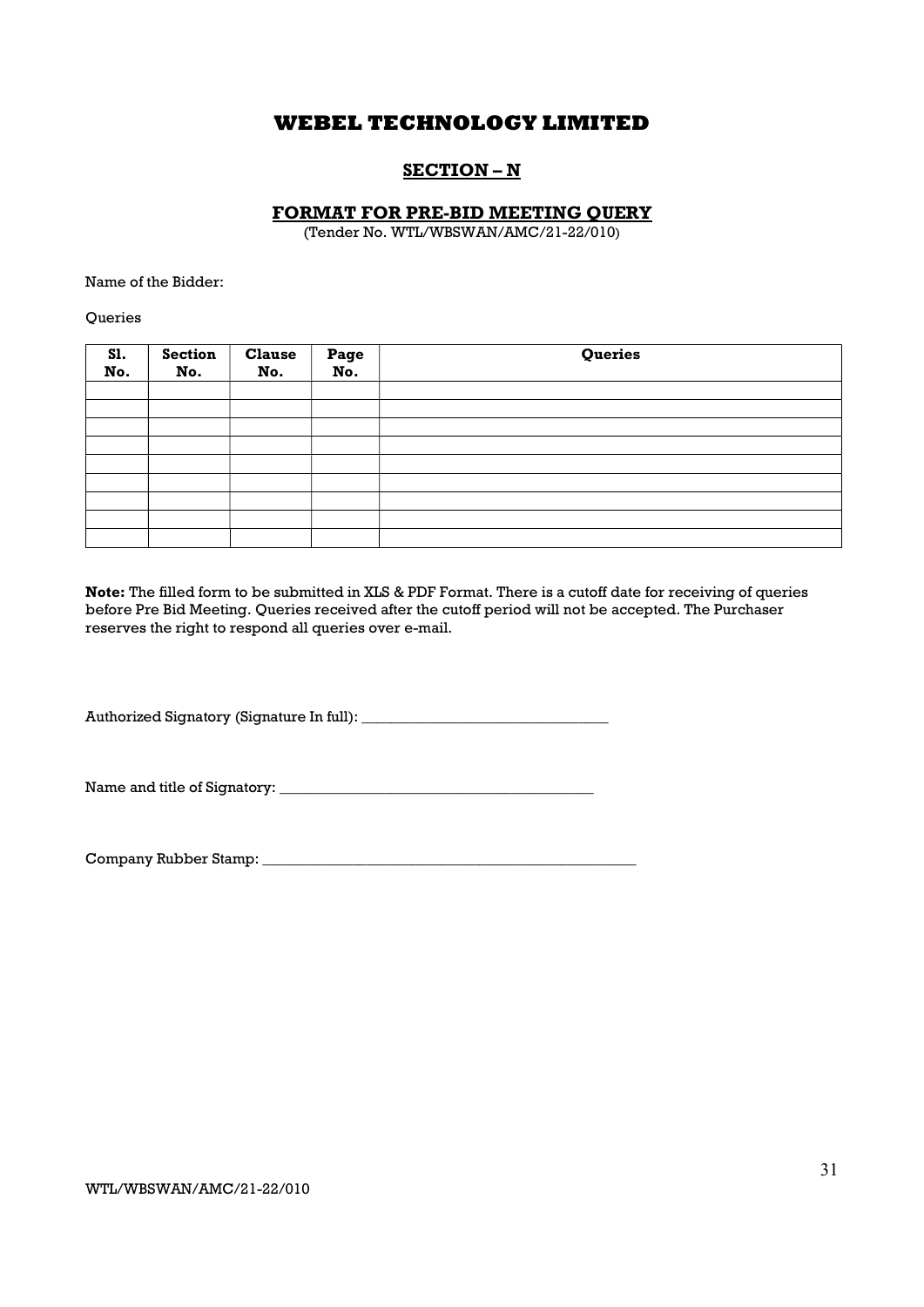### SECTION – O

### LIST OF CLIENTS OF SIMILAR ORDERS

(Tender No. WTL/WBSWAN/AMC/21-22/010)

| <b>S1.</b><br>No. | <b>Name of the Client</b> | <b>Address</b> | Contact<br>Person | <b>Designation</b> | Contact<br><b>Numbers</b> |
|-------------------|---------------------------|----------------|-------------------|--------------------|---------------------------|
|                   |                           |                |                   |                    |                           |
|                   |                           |                |                   |                    |                           |
|                   |                           |                |                   |                    |                           |
|                   |                           |                |                   |                    |                           |
|                   |                           |                |                   |                    |                           |
|                   |                           |                |                   |                    |                           |
|                   |                           |                |                   |                    |                           |
|                   |                           |                |                   |                    |                           |
|                   |                           |                |                   |                    |                           |
|                   |                           |                |                   |                    |                           |
|                   |                           |                |                   |                    |                           |
|                   |                           |                |                   |                    |                           |
|                   |                           |                |                   |                    |                           |
|                   |                           |                |                   |                    |                           |
|                   |                           |                |                   |                    |                           |
|                   |                           |                |                   |                    |                           |

Authorized Signatory (Signature In full): \_\_\_\_\_\_\_\_\_\_\_\_\_\_\_\_\_\_\_\_\_\_\_\_\_\_\_\_\_\_\_\_\_

Name and title of Signatory: \_\_\_\_\_\_\_\_\_\_\_\_\_\_\_\_\_\_\_\_\_\_\_\_\_\_\_\_\_\_\_\_\_\_\_\_\_\_\_\_\_\_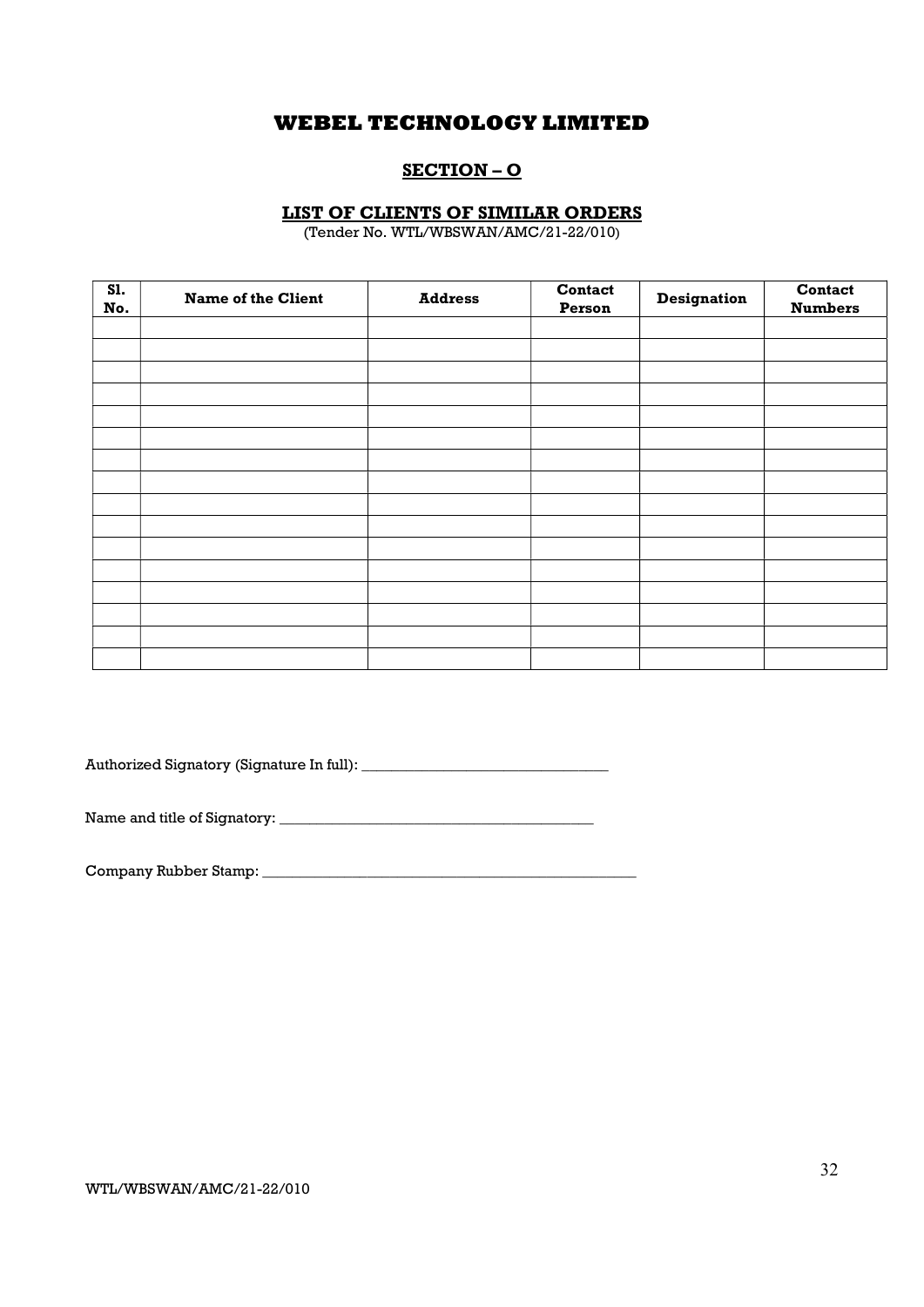### SECTION – P

### PROFORMA FOR PERFORMANCE BANK GUARANTEE

(On non-judicial stamp paper of appropriate value to be purchased in the name of executing Bank)

#### PROFORMA OF BANK GUARANTEE FOR SECURITY DEPOSIT –CUM-PRFORMANCE GUARANTEE

Ref …………………….. Bank Guarantee no…………….

Date…………………..

#### PROFORMA OF BG FOR SECURITY DEPOSIT

KNOW ALL MEN BY THESE PRESENTS that in consideration of WEBEL TECHNOLOGY LIMTED, a Government of West Bengal Undertaking incorporated under the Companies Act, 1956 having its Registered office at Webel Bhavan, Block EP&GP, Sector V, Kolkata-700 091 (hereinafter called "The Purchaser") having agreed to accept from \_\_\_\_\_\_\_\_\_\_\_\_\_\_\_(hereinafter called "The Contractor") Having its Head Office at \_\_\_\_\_\_\_\_\_\_\_\_\_, a Bank guarantee for Rs. \_\_\_\_\_\_\_\_\_\_\_\_\_ in lieu of Cash Security Deposit for the due \_\_\_\_\_\_\_\_\_\_\_\_\_\_\_\_\_\_\_\_\_\_, a Bank guarantee for Rs. \_\_\_\_\_\_\_\_\_\_\_\_\_ in lieu of Cash Security Deposit for the due fulfillment by the Contractor of the terms & conditions of the Work Order No. \_\_\_\_\_\_\_\_\_\_\_\_\_\_\_\_\_\_\_dated\_\_\_\_\_\_\_\_\_\_\_\_ issued by the Purchaser for (hereinafter called "the said work order<br>dated )". We (Name & detailed address of the b \_\_\_\_\_\_\_dated\_\_\_\_\_\_\_\_\_\_\_\_)". We \_\_\_\_\_\_\_\_\_\_\_\_\_\_\_\_ (Name & detailed address of the branch) (hereinafter called "the Guarantor") do hereby undertake to indemnify and keep indemnified the Purchaser to the extent of Rs.\_\_\_\_\_\_\_\_\_\_ (Rupees \_\_\_\_\_\_\_\_\_\_\_\_ \_\_\_\_\_\_\_\_\_\_\_\_\_) only against any loss or damage caused to or suffered by the Purchaser by reason of any breach by the Contractor of any of the terms and conditions contained in the said Work Order No. \_\_\_\_\_\_\_\_\_\_\_\_\_\_\_\_\_\_\_\_ dated\_\_\_\_\_\_\_\_\_\_\_\_\_\_\_\_\_\_ of which breach the opinion of the Purchaser shall be final and conclusive.

(2) AND WE, \_\_\_\_\_\_\_\_\_\_\_\_\_\_\_\_\_\_\_\_DO HEREBY Guarantee and undertake to pay forthwith on demand to the Purchaser such sum not exceeding the said sum of \_\_\_\_\_\_\_Rupees\_\_\_\_\_\_\_\_\_\_\_\_\_) only as may be specified in such demand, in the event of the Contractor failing or neglecting to execute fully efficiently and satisfactorily the order for \_\_\_\_\_\_\_\_\_\_\_\_\_\_\_\_\_\_\_\_\_\_\_\_\_\_ \_\_\_\_\_\_\_\_\_\_\_\_\_\_\_ Work Order no. , \_\_\_\_\_\_\_\_\_\_\_\_\_\_\_dated \_\_\_\_\_\_\_\_\_

(3) WE \_\_\_\_\_\_\_\_\_\_\_\_\_\_\_\_\_\_\_\_\_\_\_\_\_\_ further agree that the guarantee herein contained shall remain in full force and effect during the period that would be taken for the performance of the said order as laid down in the said Work Order No. \_\_\_\_\_\_\_\_\_\_\_\_\_\_\_\_ dated \_\_\_\_\_\_\_\_\_\_\_\_\_\_\_ including the warranty obligations and that it shall continue to be enforceable till all the dues of the Purchaser under or by virtue of the said Work Order No. \_\_\_\_\_\_\_\_\_\_\_\_\_\_\_\_\_ dated \_\_\_\_\_\_\_\_\_\_\_\_\_ have been fully paid and its claims satisfied or is charged or till the Purchaser or its authorized representative certified that the terms and conditions of the said Work Order No. \_\_\_\_\_\_\_\_\_\_\_\_\_\_\_\_\_\_\_\_\_\_ dated \_\_\_\_\_\_\_\_\_\_\_\_\_\_\_\_\_ have been fully and properly carried out by the said contractor and accordingly discharged the guarantee.

(4) We \_\_\_\_\_\_\_\_\_\_\_\_\_\_\_\_\_\_\_\_\_\_\_\_\_\_\_\_\_ the Guarantor undertake to extend the validity of Bank Guarantee at the request of the contractor for further period of periods from time to time beyond its present validity period failing which we shall pay the Purchaser the amount of Guarantee.

 $(5)$  The liability under the Guarantee is restricted to Rs.  $\qquad \qquad$  (Rupees  $\qquad \qquad$ 

\_\_\_\_\_\_\_\_\_\_\_\_\_\_\_\_\_\_\_) only and will expire on \_\_\_\_\_\_\_\_\_\_\_\_\_\_ and unless a claim in writing is presented to us or an action or suit to enforce the claim is filled against us within 6 months from \_\_\_\_\_\_\_\_\_\_\_\_\_\_\_ all your rights will be forfeited and we shall be relieved of and discharged from all our liabilities (thereinafter)

(6) The Guarantee herein contained shall not be determined or affected by liquidation or winding up or insolvency or closer of the Contractor.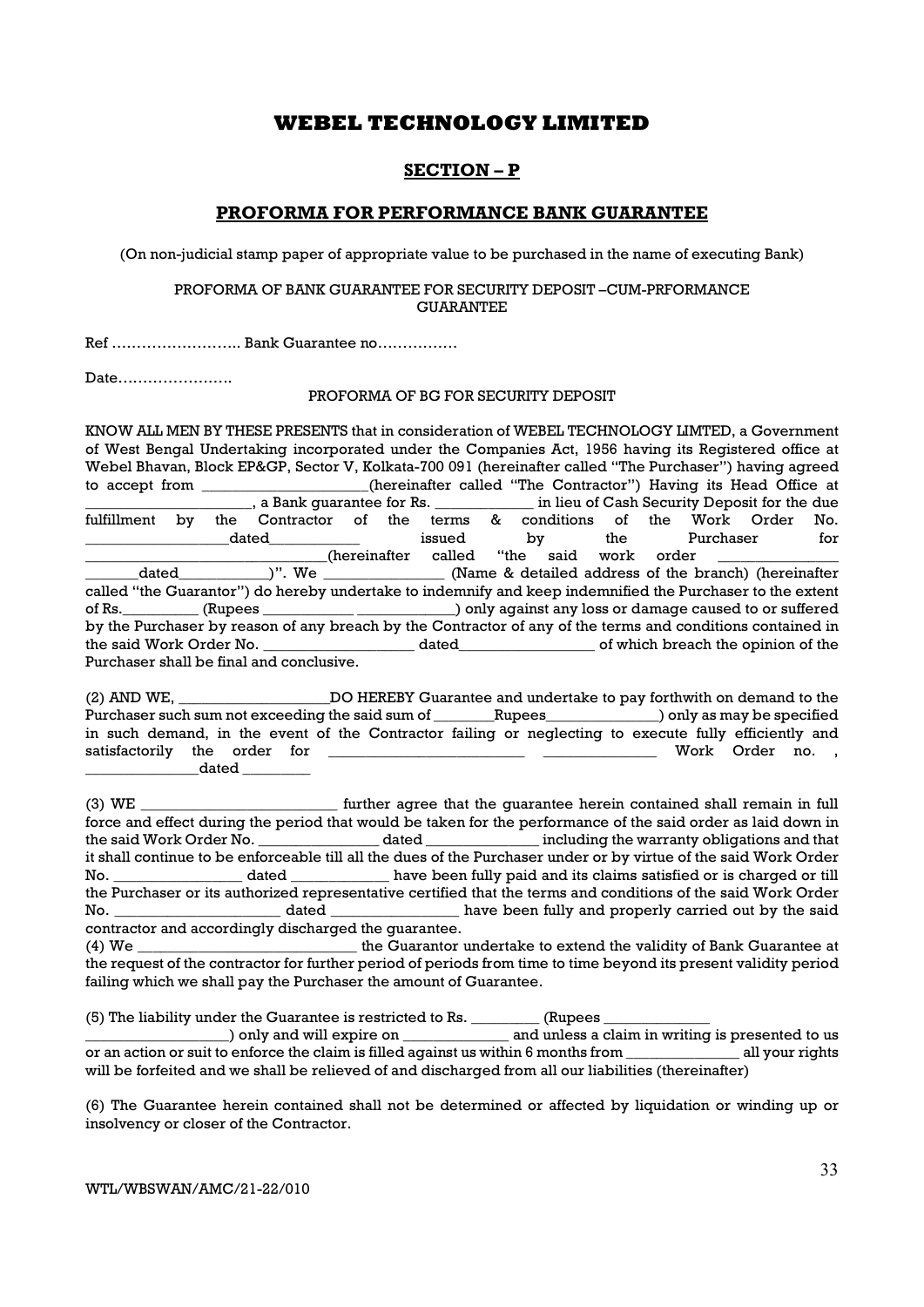(7) The executants has the power to issue this guarantee on behalf of Guarantor and holds full and valid power of Attorney granted in his favour by the Guarantor authorizing him to execute the Guarantee.

(8) Notwithstanding anything contained herein above, our liability under this guarantee is restricted to Rs. ) only and our quarantee shall remain in force up to and unless a demand or claim under the guarantee is made on us in writing on or before all your rights under the guarantee shall be forfeited and we shall be relieved and discharged from all liabilities there under.

WE, \_\_\_\_\_\_\_\_\_\_\_\_\_\_\_\_\_\_\_\_\_\_\_\_\_\_ lastly undertake not to revoke this guarantee during the currency except with the previous consent of the Purchaser in writing. In witness whereof we all the set and subscribed our hand on this **wave set and subscribed our hand on this**  $\frac{d}{dx}$  $\mathbb{Z}^2$ 

SIGNED, SEALED AND DELIVERED

 $\overline{\phantom{a}}$  , we can consider the constant of  $\overline{\phantom{a}}$ (Stamp of the executants)

WITNESS  $1) \tightharpoonup$ 

> $2)$  \_ (Name & address in full with Rubber Stamp)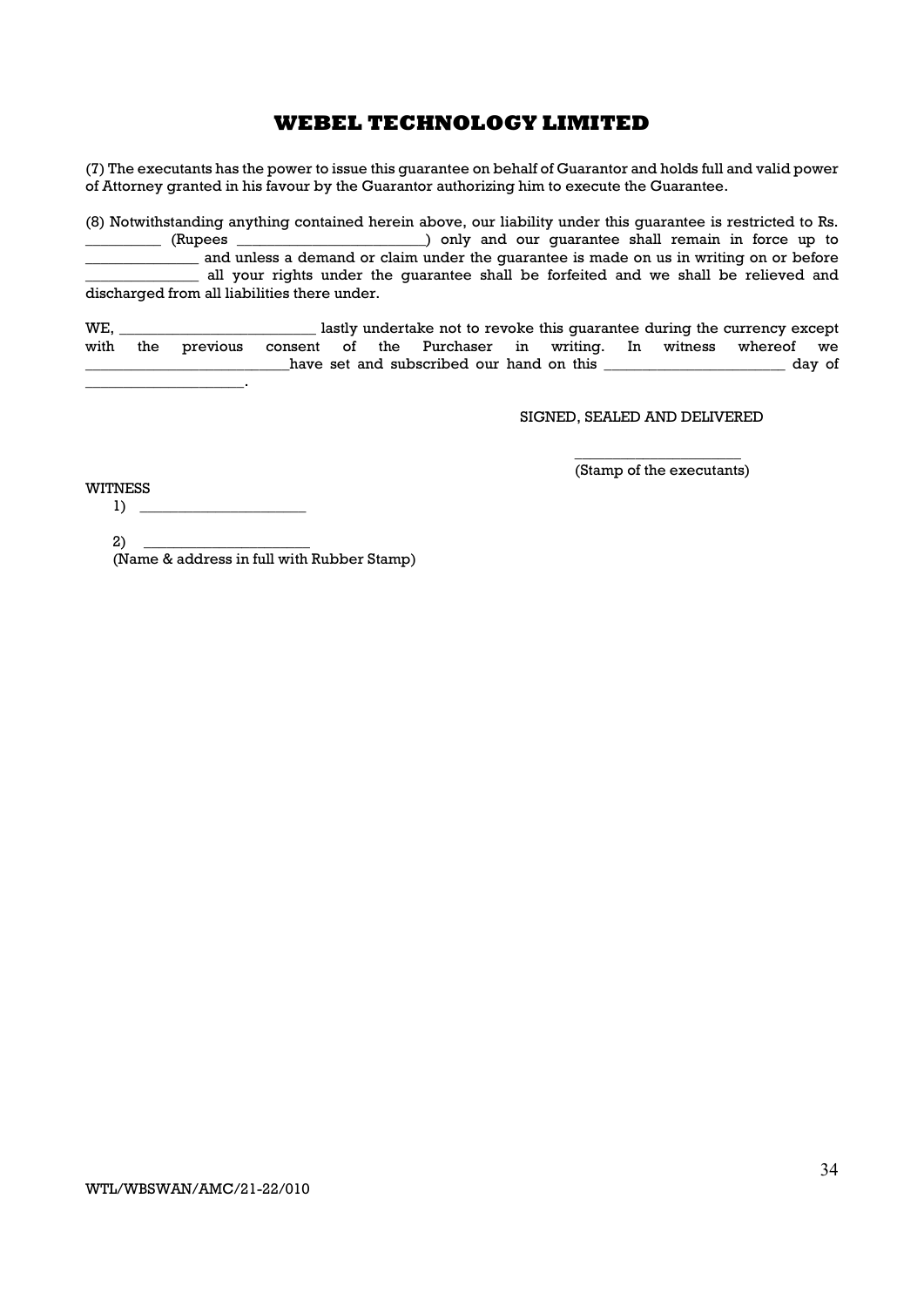### INSTRUCTIONS FOR FURNISHING BANK GUARANTEE

- 1. Bank Guarantee (B.G.) for Advance payment, Mobilization Advance, B.G. for security Deposit-cum-Performance Guarantee, Earnest Money should be executed on the Non- Judicial Stamp paper of the applicable value and to be purchased in the name of the Bank.
- 2. The Executor (Bank authorities) may mention the Power of Attorney No. and date of execution in his/her favour with authorization to sign the documents. The Power of Attorney is to be witnessed by two persons mentioning their full name and address.
- 3. The B.G. should be executed by a Nationalised Bank/ Scheduled Commercial Bank preferably on a branch located in Kolkata. B.G. from Co-operative Bank / Rural Banks is not acceptable.
- 4. A Confirmation Letter of the concerned Bank must be furnished as a proof of genuineness of the Guarantee issued by them.
- 5. Any B.G. if executed on Non-Judicial Stamp paper after 6 (six) months of the purchase of such stamp shall be treated as Non-valid.
- 6. Each page of the B.G. must bear signature and seal of the Bank and B.G. Number.
- 7. The content of the B.G. shall be strictly as Proforma prescribed by WTL in line with Purchase Order /LOI/ Work Order etc. and must contain all factual details.
- 8. Any correction, deletion etc. in the B.G. should be authenticated by the Bank Officials signing the B.G.
- 9. In case of extension of a Contract the validity of the B.G. must be extended accordingly.
- 10. B.G. must be furnished within the stipulated period as mentioned in Purchase Order / LOI / Work Order etc.
- 11. Issuing Bank / The Bidder are requested to mention the Purchase Order / Contract / Work Order reference along with the B.G. No. For making any future queries to WTL.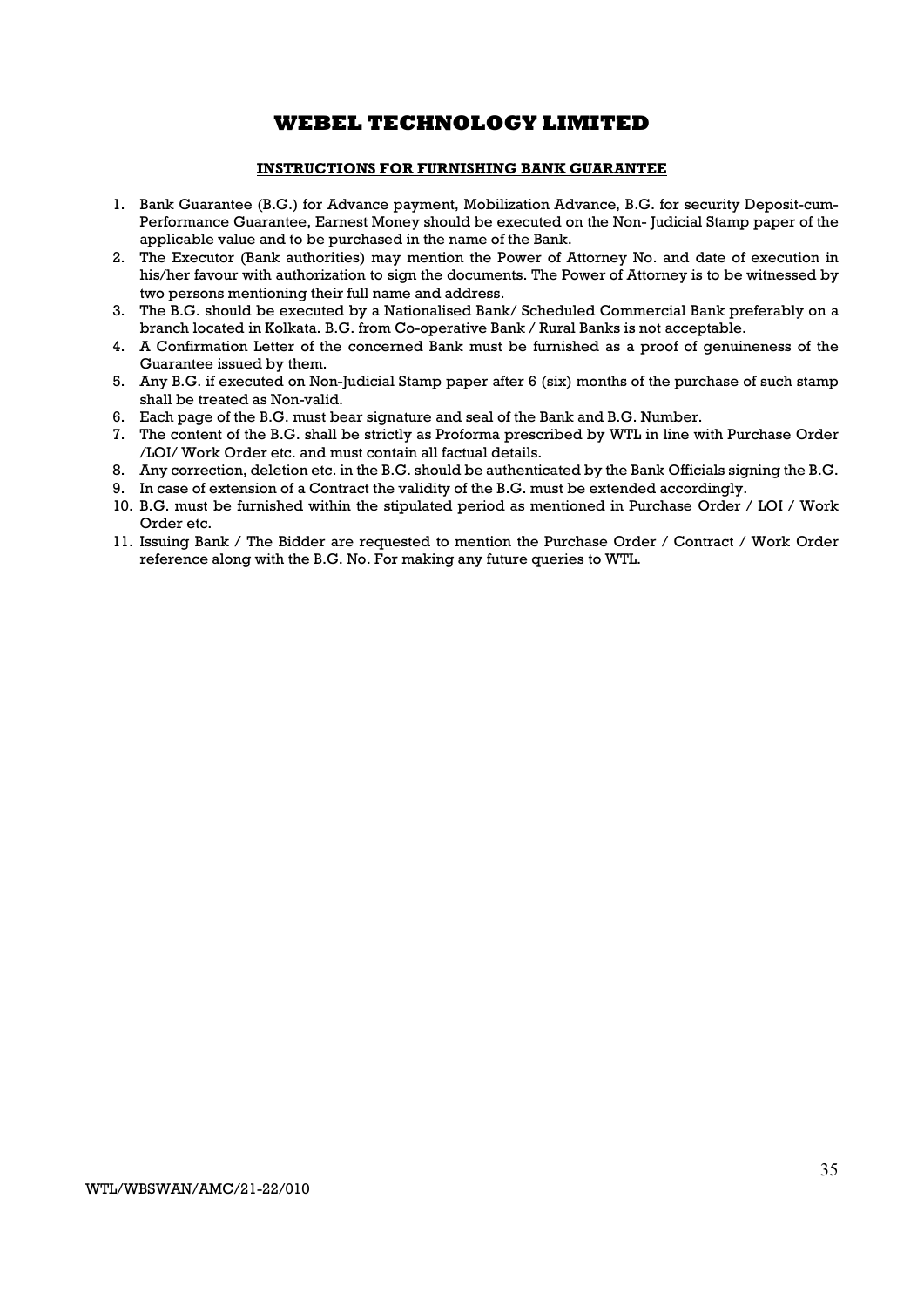### SECTION - Q

### NIT DECLARATION

(Bidders are requested to furnish the Format given in this section, filling the entire Blank and to be submitted on Bidder's Letter Head)

To WebelTechnologyLimited Plot–5, Block–BP, Sector-V, SaltLakeCity, Kolkata–700091.

### Sub: Annual Maintenance Contract of Video Conferencing system under WBSWAN project installed at all District Head Qtrs (DHQs i.e DM offices) including Siliguri SDHQ and various Govt Departments.

DearSir,

We the undersigned bidder/(s) declare that we have read and examined in details the specifications and other documents of the subject Tender No. WTL/WBSWAN/AMC/21-22/010 dated 24.06.2021 for Annual Maintenance Contract of Video Conferencing system under WBSWAN project installed at all District Head Qtrs (DHQs i.e DM offices) including Siliguri SDHQ and various Govt Departments published by Webel Technology Limited in e-Tender website.

We further declare that we have agreed and accepted all the clauses / sub-clauses / formats / terms & conditions other requirements related to the said tender and we will abide by the same as mentioned in the tender document while participating and executing the said tender.

Thanking you, we remain

Yoursfaithfully

| Sionature |  |  |  |  |  |  |  |  |  |  |  |  |  |  |  |  |  |  |  |  |  |  |  |  |  |  |  |  |  |  |  |  |  |  |  |  |  |  |  |  |
|-----------|--|--|--|--|--|--|--|--|--|--|--|--|--|--|--|--|--|--|--|--|--|--|--|--|--|--|--|--|--|--|--|--|--|--|--|--|--|--|--|--|

………………………………………………………………… Nameinfull

……………………………………………………….. Designation

……………………………………………………….. CompanyStamp

Dated, this…………………..dayof………………2021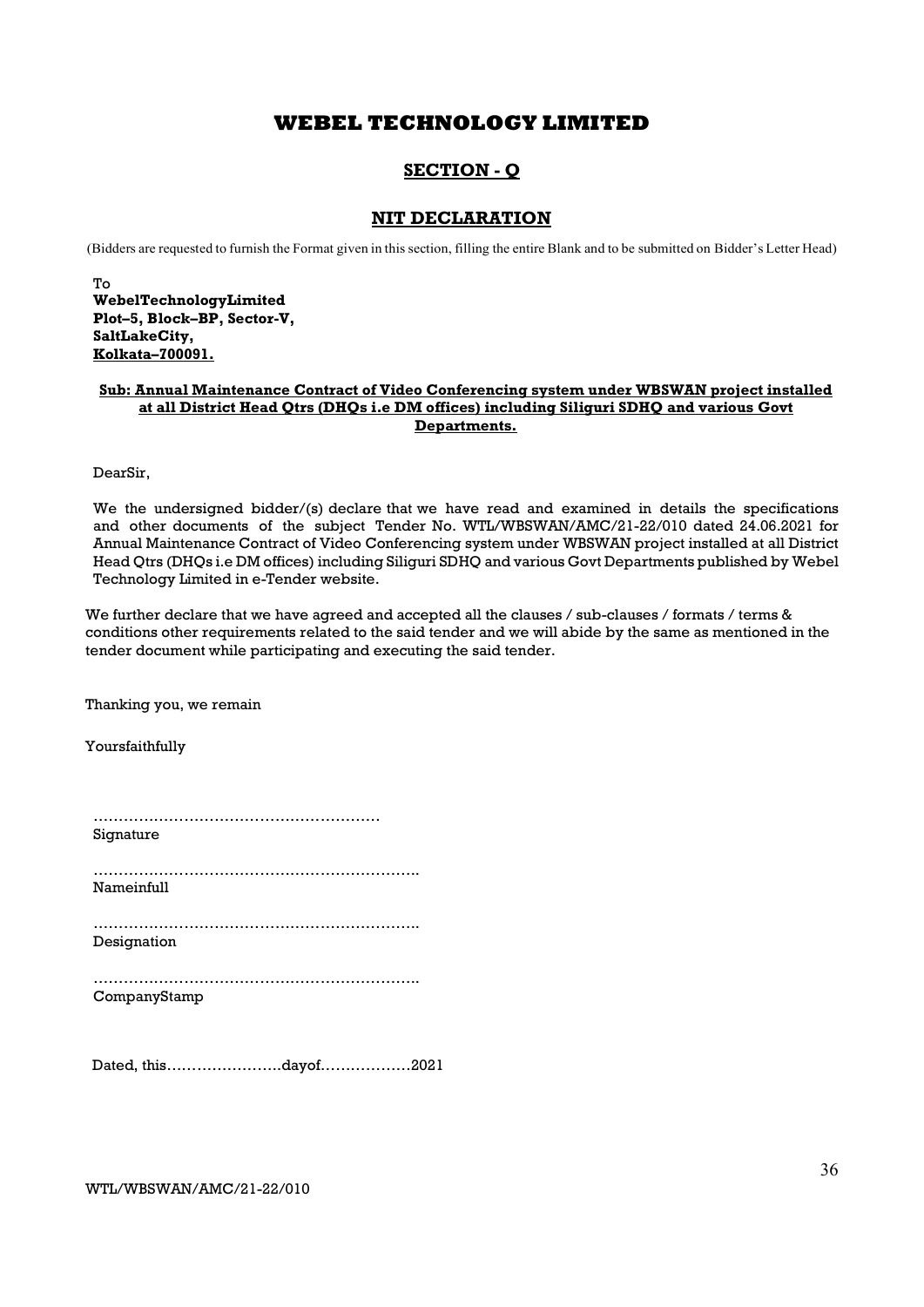### SECTION –R

## LIST OF LOCATIONS

| S1.<br>No.              | <b>Location (DHQ)</b>             | <b>Model</b>                | <b>Polycom Serial</b><br>No. | <b>Camera Serial</b><br>No. | Microphone<br>Serial No.     |
|-------------------------|-----------------------------------|-----------------------------|------------------------------|-----------------------------|------------------------------|
| 1                       | Alipurduar                        | <b>Group Series</b><br>310  | 82172647667ADP               | 191-10-0054                 | 821726043BACD2               |
| $\overline{\mathbf{c}}$ | <b>BALURGHAT</b>                  | <b>Group Series</b><br>310  | 8217174746BBDP               | 092-10-0856                 | 82171703FF29D2               |
| 3                       | <b>BANKURA</b>                    | <b>Group Series</b><br>310  | 8217264766A6DP               | 112-10-0959                 | 821726043A95D2               |
| 4                       | <b>BARASAT</b>                    | <b>Group Series</b><br>310  | 8217174746C1DP               | 092-10-0795                 | 82171703FF23D2               |
| 5                       | Birbhum                           | Group Series<br>310         | 821732476E2DDP               | 162-10-1651                 | 821731045468D2               |
| 6                       | Burdwan                           | <b>Group Series</b><br>310  | 8215434510F9RP               | 092-10-0846                 | 82171703FEC8D2               |
| 7                       | <b>COOCHBEHAR</b>                 | <b>Group Series</b><br>310  | 8217264766B3DP               | 112-10-1121                 | 821726043A47D2               |
| 8                       | <b>DARJEELING</b>                 | <b>Group Series</b><br>310  | 8217264766A9DP               | 112-10-1120                 | 821726043AC602               |
| 9                       | HOOGHLY                           | <b>Group Series</b><br>310  | 8217174746ACDP               | 092-10-0860                 | 82171703FEB9D2               |
| 10                      | <b>HOWRAH</b>                     | <b>Group Series</b><br>310  | 8217174746D7DP               | 092-10-0793                 | 82171703FEBBD2               |
| 11                      | <b>JALPAIGURI</b>                 | <b>Group Series</b><br>310  | 8217174746B9DP               | 092-10-0841                 | 82171703FEB5D2               |
| 12                      | Malda                             | <b>Group Series</b><br>310  | 821712473820DP               | 092-10-0884                 | 82171103D7FBD2               |
| 13                      | Murshidabad                       | <b>Group Series</b><br>310  | 8217174746AEDP               | 092-10-0843                 | 82171703FF2ED2               |
| 14                      | Nadia                             | <b>Group Series</b><br>310  | 82164143D043D5               | 092-45-0839                 | 8216450341DDD2               |
| 15                      | <b>PASCHIM</b><br><b>MIDNAPUR</b> | <b>Group Series</b><br>310  | 821726476675DP               | 112-10-1004                 | 821726043A4FD2               |
| 16                      | Purulia                           | <b>Group Series</b><br>310  | 8217174746BDDP               | 092-10-0640                 | 82171703F3DED2               |
| 17                      | <b>RAIGUNJ</b>                    | <b>Group Series</b><br>310  | 821732476E2EDP               | 162-10-1565                 | 82173104536DD2               |
| 18                      | <b>SILIGURI</b>                   | <b>Group Series</b><br>310  | 82170446C6EBDP               | 092-10-0847                 | 82171703FBFAD2               |
| 19                      | Tamluk                            | <b>Group Series</b><br>310  | 8217264766ACDP               | 112-10-1142                 | 821726043A46D2               |
| 20                      | Paschim Burdwan                   | CISCO CTS-<br><b>SX20N</b>  | FTT2113002N                  | A1AB38300097                | GET21230104 &<br>GET212301VF |
| 21                      | Kalingpong                        | CISCO CTS-<br><b>SX20N</b>  | FTT21380214                  | A1AB38300606                | GET213000ND &<br>GET213000CU |
| 22                      | Jhargram                          | CISCO CTS-<br><b>SX20N</b>  | FTT21380210                  | A1AB38300524                | GET212300FE &<br>GET21230003 |
| 23                      | Bankura                           | CISCO Spark<br>Room Kit P60 | FOC2215NTX0                  |                             |                              |